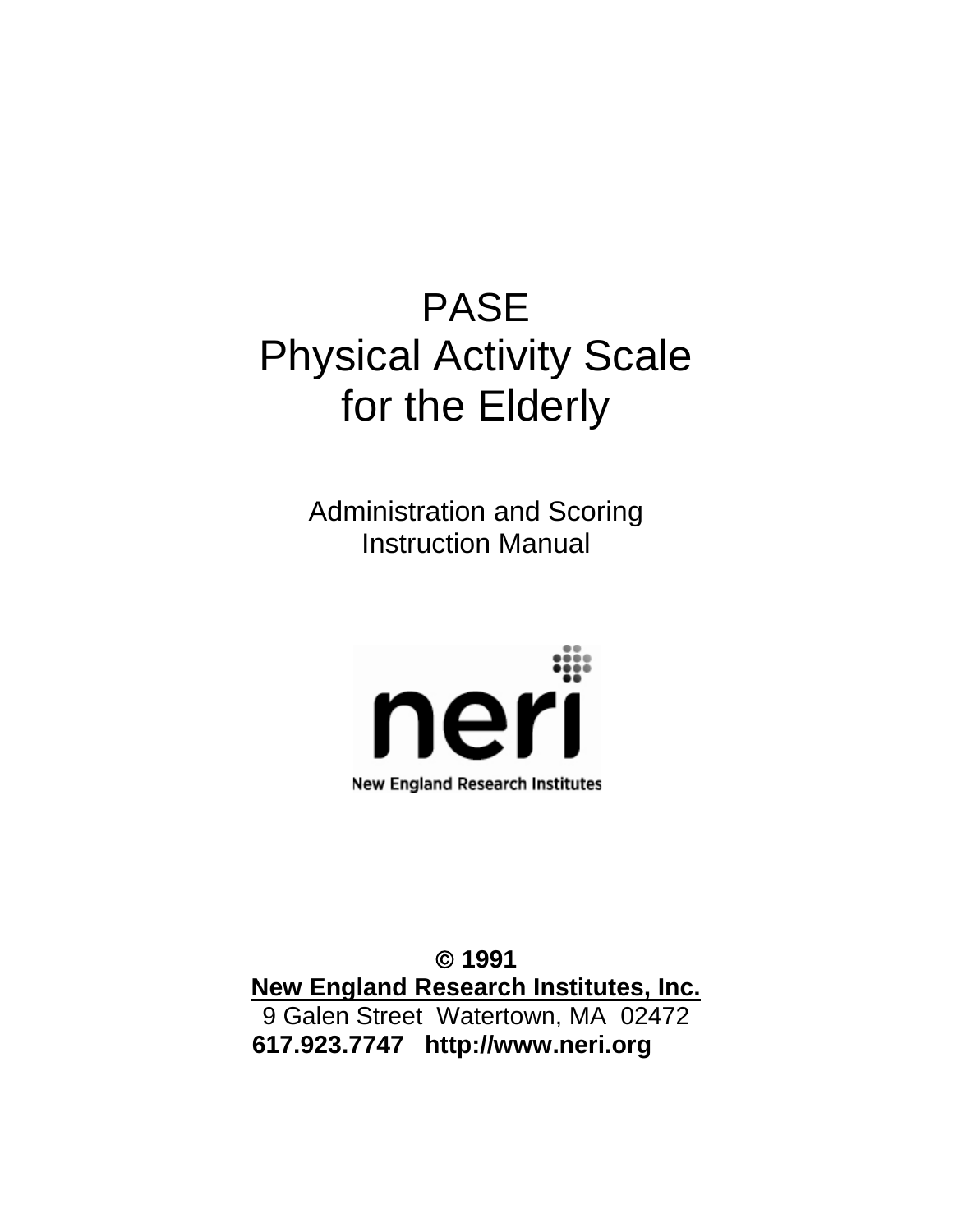### INTRODUCTION

The Physical Activity Scale for the Elderly (PASE) is an easily administered and scored instrument that measures the level of physical activity in individuals aged 65 years and older. The development of this instrument was supported by a Small Business Innovation Research grant from the National Institute on Aging. The instrument is comprised of selfreported occupational, household and leisure activities items over a oneweek period and may be administered by telephone, mail or in-person. The PASE scoring algorithm was derived from physical activity measured by movement counts from an electronic physical activity monitor, activity diaries, and self-assessed activity levels in a general population of noninstitutionalized older persons. The PASE can be used to measure physical activity levels in epidemiologic surveys of older people as well as to assess the effectiveness of exercise interventions.

# ADMINISTRATION INSTRUCTIONS

The PASE may be administered by interview or completed by elderly respondents. The instrument is printed in a large type face to make it easy for older persons to read. Self-administered or interviewer-administered versions of the instrument can be completed in 5 to 15 minutes.

The first page of the questionnaire provides general instructions and shows an example of a completed item. Respondents should be encouraged to answer each item by circling the correct response. All items refer to activities performed in the previous seven days. "Never" and "No"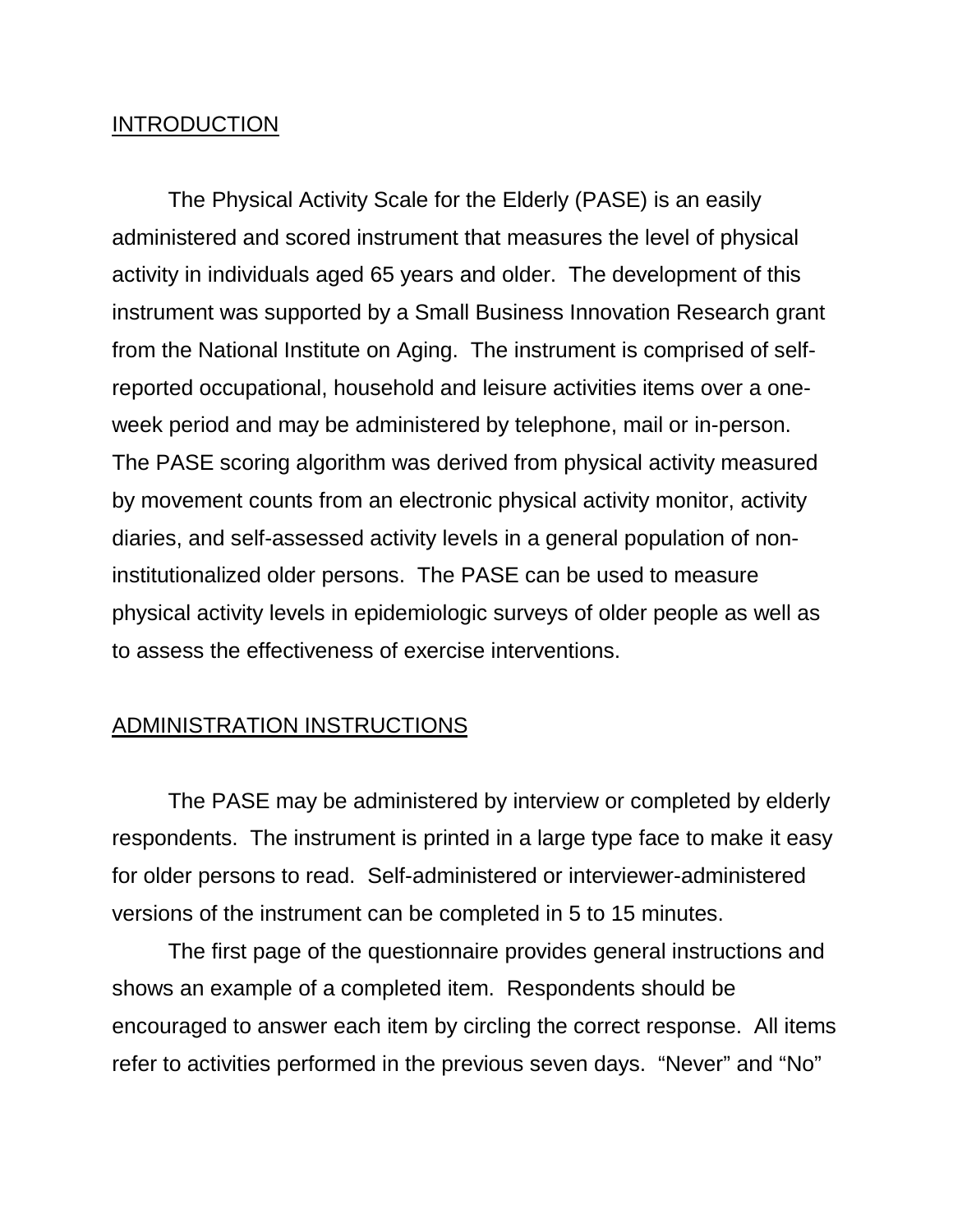responses should always be marked to indicate any activities the respondent did not perform during that period.

The leisure activity items require respondents to first report the number of days per week the activity was performed and then the number of hours per day. Space is also provided for respondents to record the types of activities in which they engaged. These reports should be reviewed before computing PASE scores to ensure that specific sports and recreational activities have been recorded in the appropriate categories.

### **SCORING INSTRUCTIONS**

PASE scores are calculated from weights and frequency values for each of 12 types of activity. Responses to the first question about sitting activities are not scored. The PASE scoring form is shown in Table 1.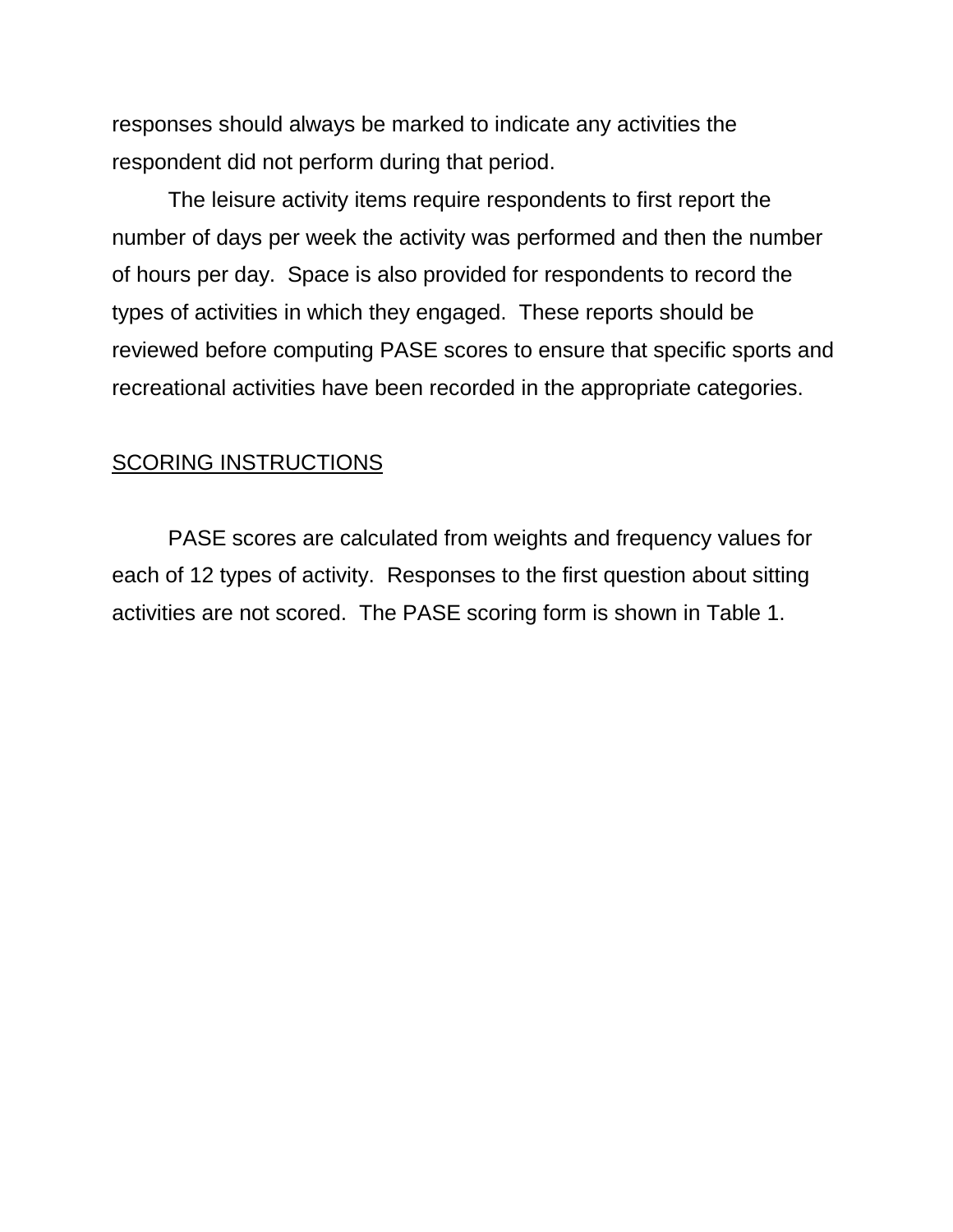#### TABLE 1

#### PASE<br>Item Type of Activity Activity Weight Activity Frequency Weight times Frequency 2. Walk outside home 20 a.<br>
20 a.<br>
21 a. 3. Light sport / recreational activities 21 a.<br>4. Moderate sport / recreational activities 23 a. 4. Moderate sport / recreational activities 23 a.<br>5. Strenuous sport / recreational activities 23 a. Strenuous sport / recreational activities | 23 a. 6. Muscle strength / endurance exercises 30 a. 7. Light housework<br>
8. Heavy housework or chores<br>
25 b. 8. Heavy housework or chores 25 b. 9a. Home repairs and the set of the set of the set of the set of the set of the set of the set of the set of the set of the set of the set of the set of the set of the set of the set of the set of the set of the set of the 9b. Lawn work or yard care 1988 36 b.<br>9c. Outdoor gardening 1988 30 b. 9c. Outdoor gardening<br>
9d. Caring for another person<br>
20 b. Caring for another person 1 35 b. 10. Work for pay or as volunteer 21 c.

#### PASE SCORING FORM

PASE SCORE:

#### Activity Frequency Values:

- a. Use hours per day conversion table below
- b.  $1 =$  activity reported in past week,  $0 =$  activity not reported
- c. Divide work hours reported in Item 10.1 by seven; if no work hours or if job involves mainly sitting with slight arm movements (Item 10.2 = 1), then activity frequency = 0.

| ACTIVITY TIME TO HOURS PER DAY CONVERSION TABLE |
|-------------------------------------------------|
|-------------------------------------------------|

|                  |                             | Hours<br>Per Day |
|------------------|-----------------------------|------------------|
| Days of Activity | Hours Per Day of Activity   |                  |
| Never<br>0.      |                             | 0                |
|                  | Less than 1 hour<br>1.      | .11              |
|                  | 1-2 hours<br>2.             | .32              |
| Seldom           | $3.2 - 4$ hours             | .64              |
|                  | More than 4 hours<br>4.     | 1.07             |
|                  | Less than 1 hour<br>1.      | .25              |
|                  | 2. $1-2$ hours              | .75              |
| Sometimes<br>2.  | $3.2 - 4$ hours             | 1.50             |
|                  | More than 4 hours<br>4.     | 2.50             |
|                  | 1. Less than 1 hour         | .43              |
|                  | 1-2 hours<br>2 <sup>1</sup> | 1.29             |
| Often<br>3       | $\mathcal{S}$<br>2-4 hours  | 2.57             |
|                  | More than 4 hours           | 4.29             |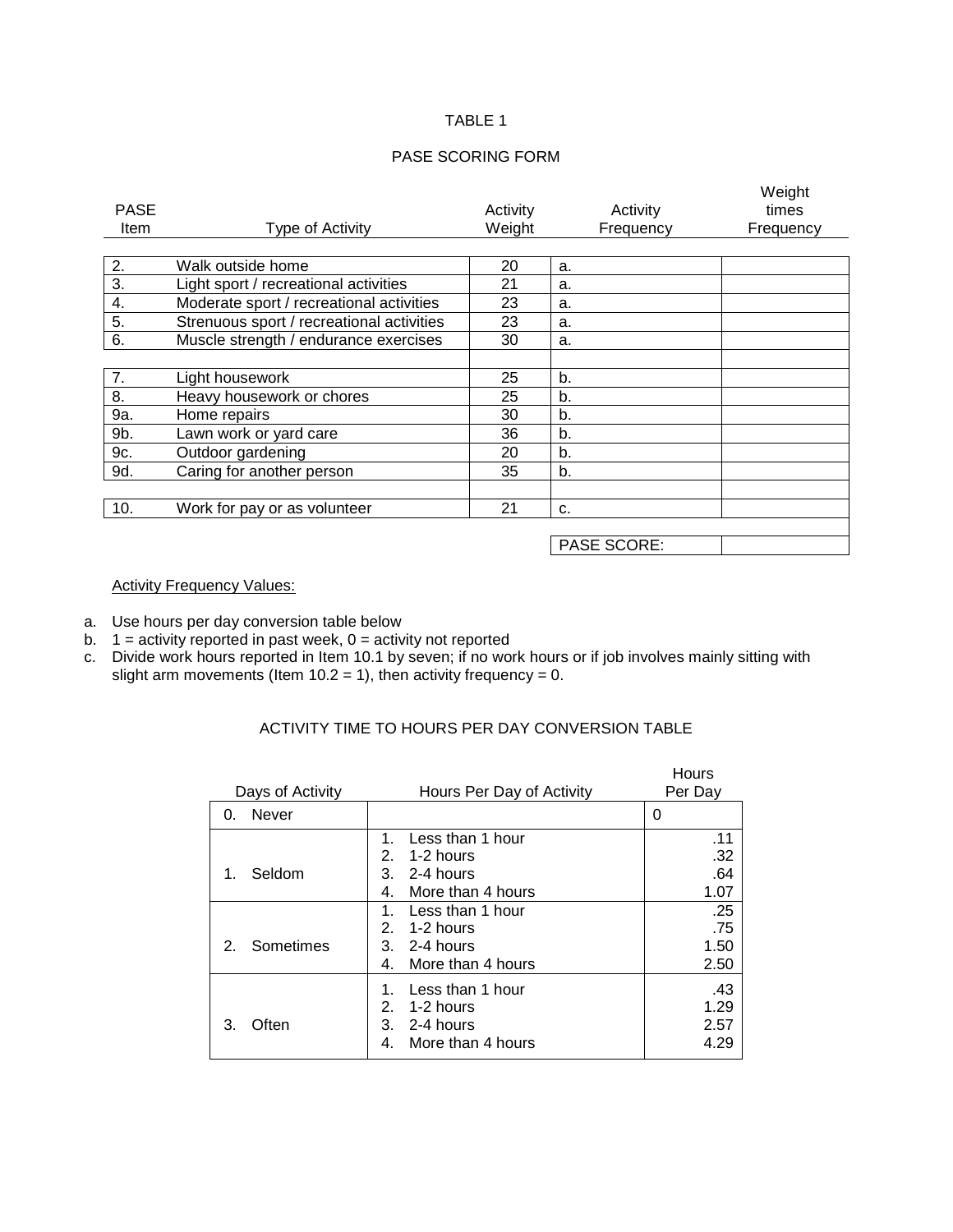# **To Compute a PASE Score:**

- 1. Review the leisure time activities recorded by respondents or interviewers to ensure that sports and recreational activities are correctly classified as light, moderate, or strenuous. Appendix A shows the appropriate activities for each of these categories; a detailed description of more complex coding situations may be found in Appendix B. Household activities should not be recorded as sports or recreation.
- 2. Determine the frequency value (hours per day in the one-week reporting period) for each activity. For the walking, exercise, and sports/recreation items, frequency values are derived from the number of days and hours per day of activity, as shown in the conversion table at the bottom of the scoring form. Household activity values are "1" if an activity was reported in the past seven days and "0" if it was not. The frequency value for paid of volunteer work is the number of hours worked in the past week divided by seven. The activity frequency is zero for jobs that involve mainly sitting with slight arm movements.
- 3. Multiply the activity weight by the activity frequency for each item.
- 4. Sum the activity weight by the activity frequency products for all 12 items. We recommend that these totals be rounded to the nearest integer. PASE scores may range from zero to 400 or more.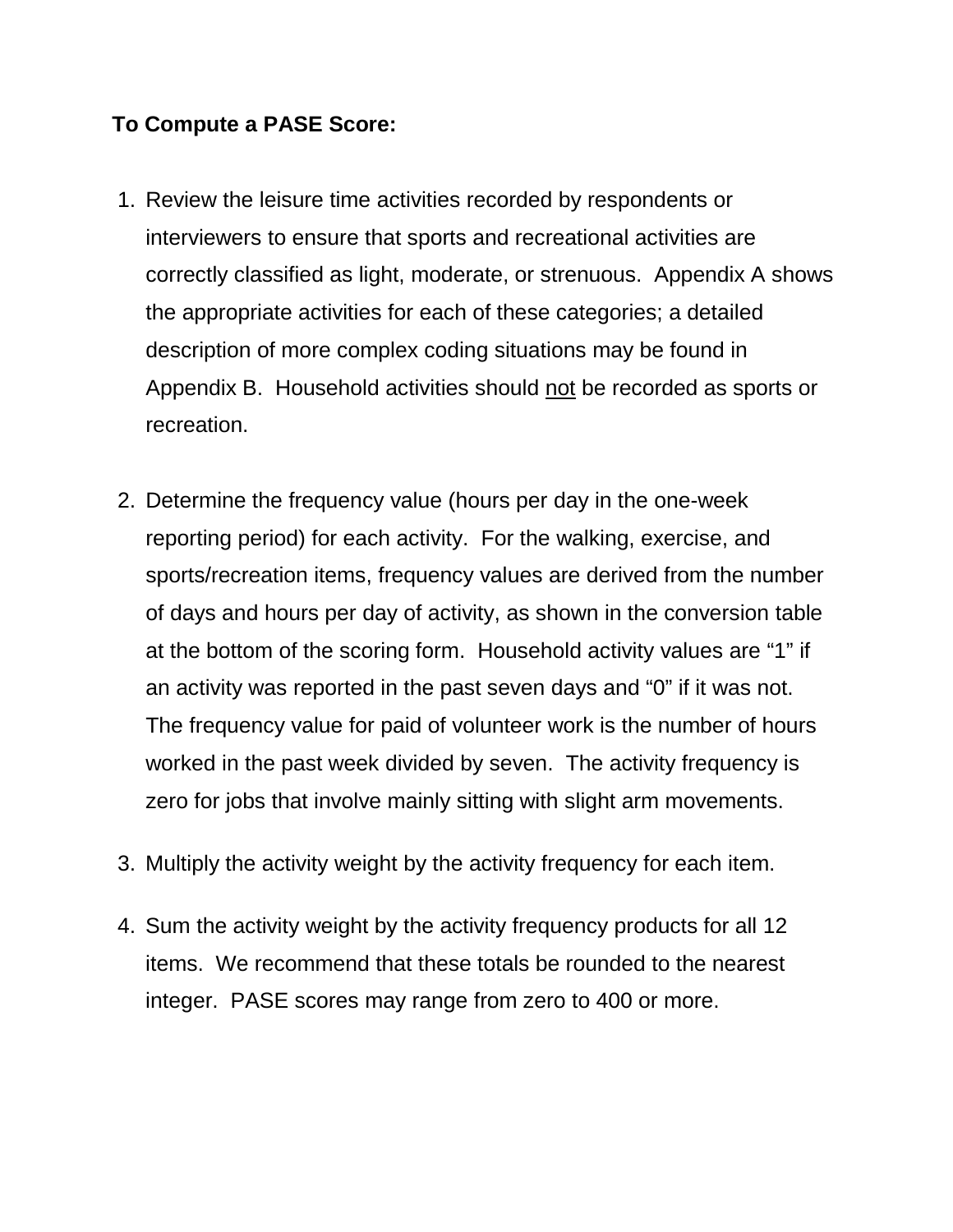An example of these scoring procedures is presented in Table 2 for a respondent who had a part-time job, walked outdoors, and engaged in light sports, activity, light housework, and lawn work during the previous week. The PASE score for this respondent is 149.5, which may be rounded to 150.

### PASE SCORING EXAMPLE

#### Respondent reports:

- Walking outside home (sometimes; 1-2 hours per day)
- light sports (golf with a cart; seldom; 2-4 hours per day)
- work involving sitting or standing with some walking (20 hours per week)
- light housework and lawn work in past seven days

|             |                                           |          |                    | Weight    |
|-------------|-------------------------------------------|----------|--------------------|-----------|
| <b>PASE</b> |                                           | Activity | Activity           | times     |
| Item        | Type of Activity                          | Weight   | Frequency          | Frequency |
|             |                                           |          |                    |           |
| 2.          | Walk outside home                         | 20       | .75                | 15.0      |
| 3.          | Light sport / recreational activities     | 21       | .64                | 13.4      |
| 4.          | Moderate sport / recreational activities  | 23       | 0                  | 0         |
| 5.          | Strenuous sport / recreational activities | 23       | 0                  | 0         |
| 6.          | Muscle strength / endurance exercises     | 30       | 0                  | 0         |
|             |                                           |          |                    |           |
| 7.          | Light housework                           | 25       |                    | 25.0      |
| 8.          | Heavy housework or chores                 | 25       | 0                  | 0         |
| 9a.         | Home repairs                              | 30       | 0                  | 0         |
| 9b.         | Lawn work or yard care                    | 36       |                    | 36.0      |
| 9c.         | Outdoor gardening                         | 20       | 0                  | 0         |
| 9d.         | Caring for another person                 | 35       | 0                  | 0         |
|             |                                           |          |                    |           |
| 10.         | Work for pay or as volunteer              | 21       | 2.86               | 60.1      |
|             |                                           |          |                    |           |
|             |                                           |          | <b>PASE SCORE:</b> | 149.5     |

The computer code to calculate PASE scores is reproduced in Appendix C.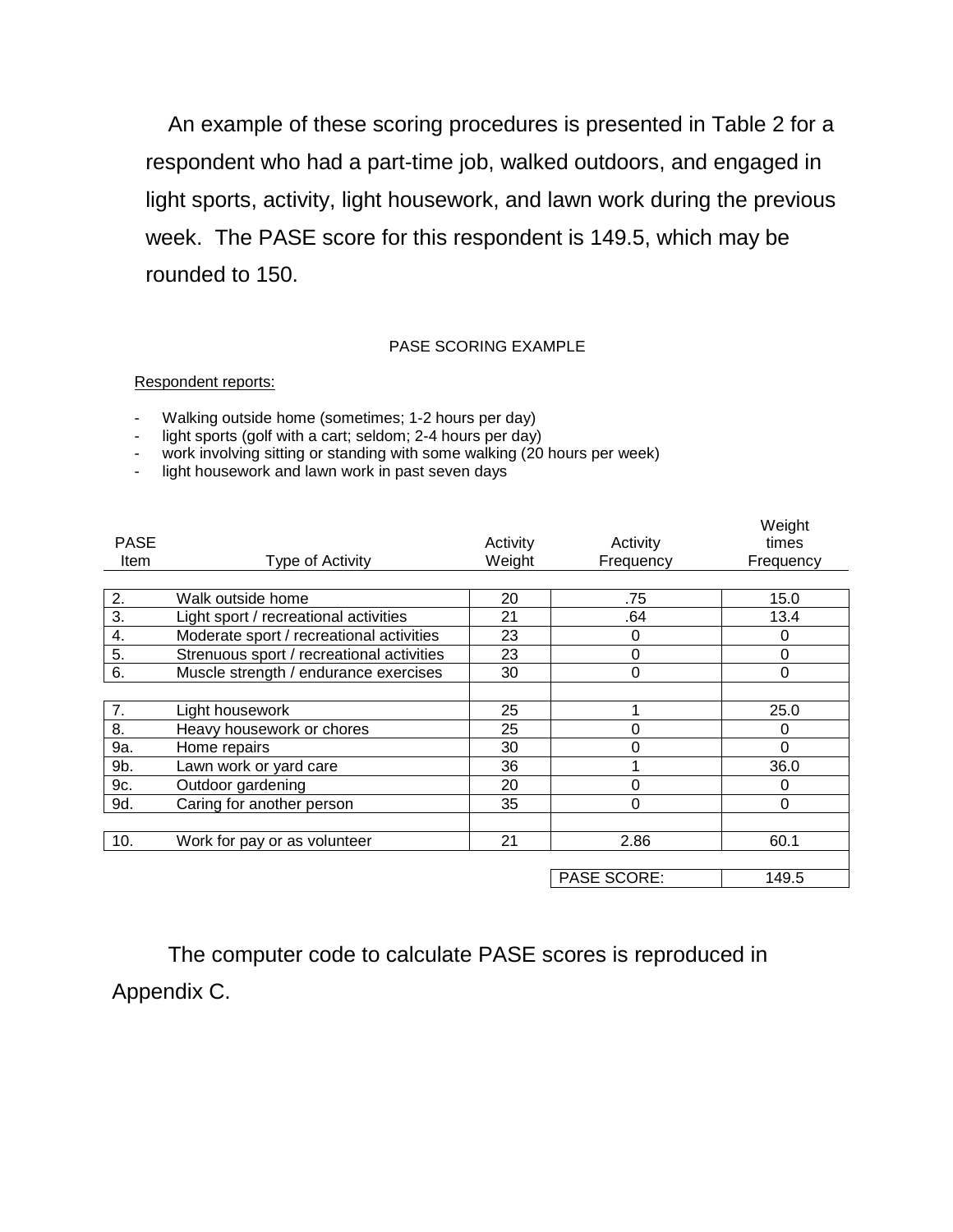### VALIDITY AND RELIABILITY OF THE PASE

The validity and reliability of the PASE were established in a random sample  $(N = 222)$  of individuals aged 65-100 years. PASE scores were validated through comparisons with physiologic and health status data measured in the home. In this sample, PASE scores were significantly correlated with balance, grip strength, leg strength, self-assessed health status, and Sickness Impact Profile scores. PASE scores also exhibited temperature-related seasonal variation. The reliability of PASE scores was evaluated by stability over repeated administrations three to seven weeks apart. The test-retest reliability coefficient was .75 (95% CI = .69-.80). Reliability for mail administration ( $r = .84$ ) was higher than for telephone administration  $(r = .68)$ . A detailed description of the development of the PASE as well as reliability and validity results may be found in Appendix D.

### PRELIMINARY NORMS

Preliminary norms for PASE were established in a general population of older adults. In this sample scores ranged from 0 to 361. The mean score was 102.9 (standard deviation  $= 64.1$ ); the median was 90. Mean scores (and standard deviations) by age and gender were as follows:

### **AGE GROUP**

|              | $65 - 69$ yrs.   | 70-75 yrs.       | 76-100 yrs.      |
|--------------|------------------|------------------|------------------|
| <b>MEN</b>   | $144.3 \pm 58.6$ | $102.4 \pm 53.7$ | $101.8 \pm 45.7$ |
| <b>WOMEN</b> | $112.7 \pm 64.2$ | $89.1 \pm 55.5$  | $62.3 \pm 50.7$  |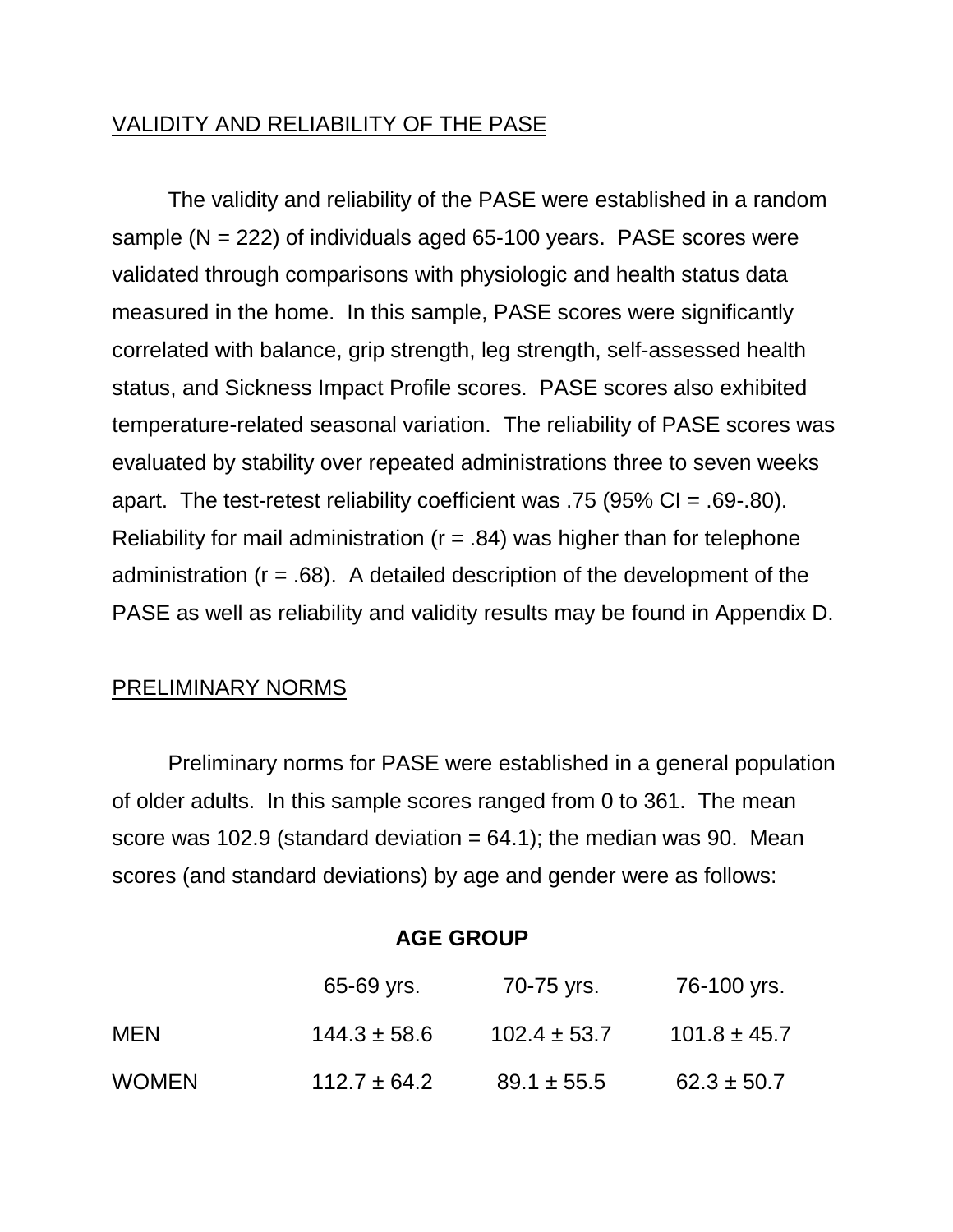# **APPENDIX A: ACTIVITY CATEGORIES**

#### Light Sport and Recreation

archery badminton billiards boating (canoeing, rowing sailing) bocci bowling catch croquet darts fishing frisbee golf with a power cart horseshoes musical program riflery shuffleboard swimming: no laps table tennis

#### Moderate Sport and Recreation

barn chores dancing (ballroom, ballet, disco) fencing football golf without a cart horseback riding scuba diving skating (ice, roller) sledding snorkeling softball / baseball / cricket surfing tennis (doubles) trampoline volleyball

#### Light Housework

drying dishes dusting hanging up laundry ironing laundry meal preparation washing dishes

#### Strenuous Sport and Recreation

aerobic dance or water aerobics backpacking baseball bicycling / exercise bike board sailing handball / paddleball racquetball hiking hockey (ice or field) jogging lacrosse mountain climbing, running rope skipping rowing machine rowing / canoeing for competition skiing (cross country, downhill, water) snow shoeing soccer stair climbing squash swimming laps tennis (singles)

#### Muscle Strength and Endurance

calisthenic hand weights physical therapy with weights push-ups sit-ups weight-lifting

#### Heavy Housework

carrying wood mopping floors moving furniture scrubbing floors sweeping vacuuming washing walls washing windows washing cars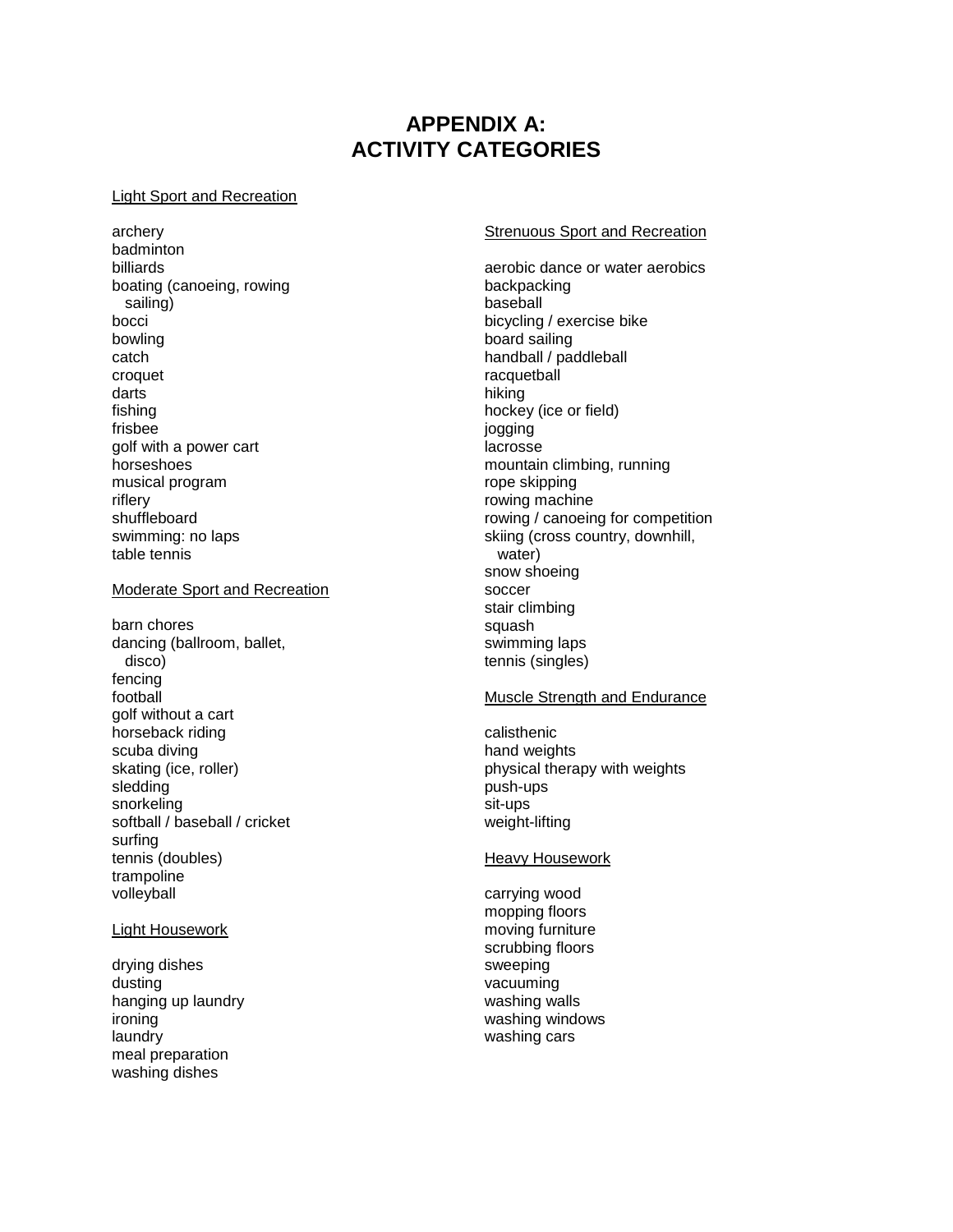### **APPENDIX B: PASE CODING EXAMPLES**

The following examples are provided as guidelines regarding the administration and coding of the PASE.

### **QUESTION 1**

Example: Respondent watches the news every day for one hour. On Tuesday, the respondent plays bingo for three hours. Also, the respondent attends meetings twice a week. One meeting lasts one hour, and the other meeting lasts two hours.

Since the respondent watches TV every day, the interviewer would code sitting activities as often (5-7 days). During the week, the respondent reported 13 hours of sitting (7 hours of TV watching, 3 hours of Bingo, and 3 hours of meeting). Dividing the total hours/week (13) by the days engaged in sitting activities per week (7) results in hours per day engaged in sitting activities (1.9 hours; 1 but less than 2 hours).

Visiting with others, sewing, paperwork, playing musical instruments, playing cards, and/or bingo are considered sitting activities.

# **QUESTION 2**

Example: The respondent walks 30 minutes to 1.5 hours per day.

The average time spent walking was 1 hour. One but less than 2 hours per day is coded for walking.

Example: Three times a week, the respondent walks 3-4 times a day for 15 minutes.

Coding. Throughout the PASE, the number of days rather than the number of occasions is coded. Therefore, the respondent walked sometimes (3-4 days). The respondent averaged 52.5 minutes of walking (3.5 times x 15 minutes) on those days, which is coded as less than one hour of walking outside the home or yard.

Any leisure time, household or work related activity that involves walking is coded entirely under the appropriate activity category (light, moderate, or strenuous sport and recreation, muscle strength and endurance, or work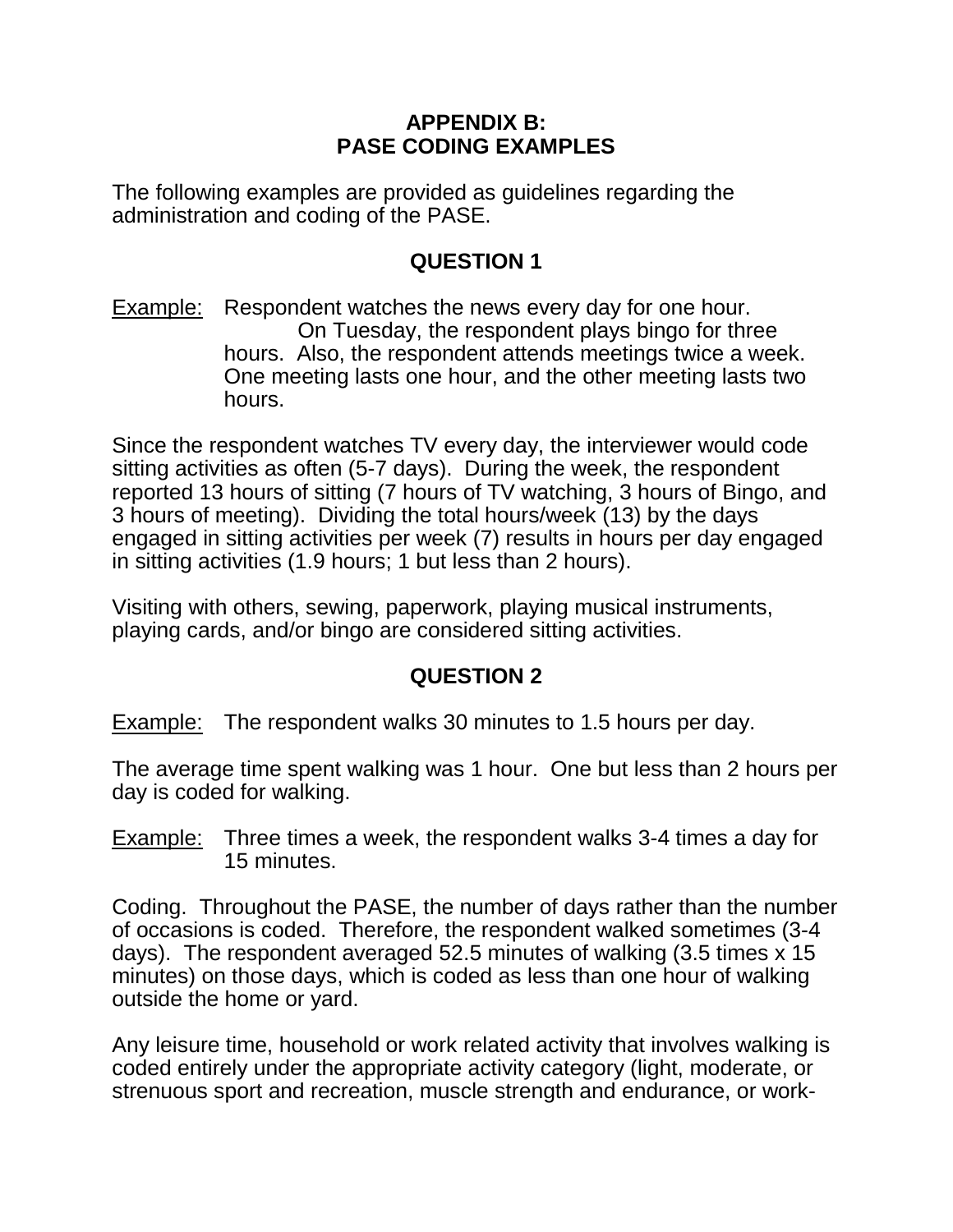related). Hence, walking as part of golf would be coded only as moderate sport and recreation (Question 4) and not as walking (Question 2).

Walking within the respondent's yard is excluded from the question. Treadmill walking should be included under Question 2.

### **QUESTION 3**

Example: The respondent plays golf 4 days per week for 4 hours/day. Three days a week, the golfer uses a power cart. One day a week the golfer walks the course either pulling a cart, carrying the clubs, or the caddy carries the clubs.

Only golf with the power cart would be coded under light sport and recreation. Specifically, the respondent golfed with a cart sometimes (3-4 days/week) for 2-4 hours/day. Golfing without a cart would be marked under moderate sport and recreation as seldom (1-2 days) for 2-4 hours per day. Putting or hitting golf balls at a driving range are coded for light sport and recreation.

Stretching is not coded under and activity category in the PASE.

# **QUESTION 4**

Gardening and lawn work are not coded under leisure time activities. Gardening and lawn work are considered household activities. Question 9B addresses lawn work, and Question 9C pertains to gardening.

# **QUESTION 5**

Example: The respondent swims laps but considers the activity light rather than strenuous sport and recreation.

Swimming laps is coded a strenuous sport and recreational activity regardless of the respondent's assessment of the activity's intensity. Leisure time activities are preassigned activity categories as listed in Appendix A.

Example: The respondent participates in a one-hour aerobics class, 3 days per week. The class consists of 20 minutes of stretching, 20 minutes of hand weights of calisthenics, and 20 minutes of aerobic dance.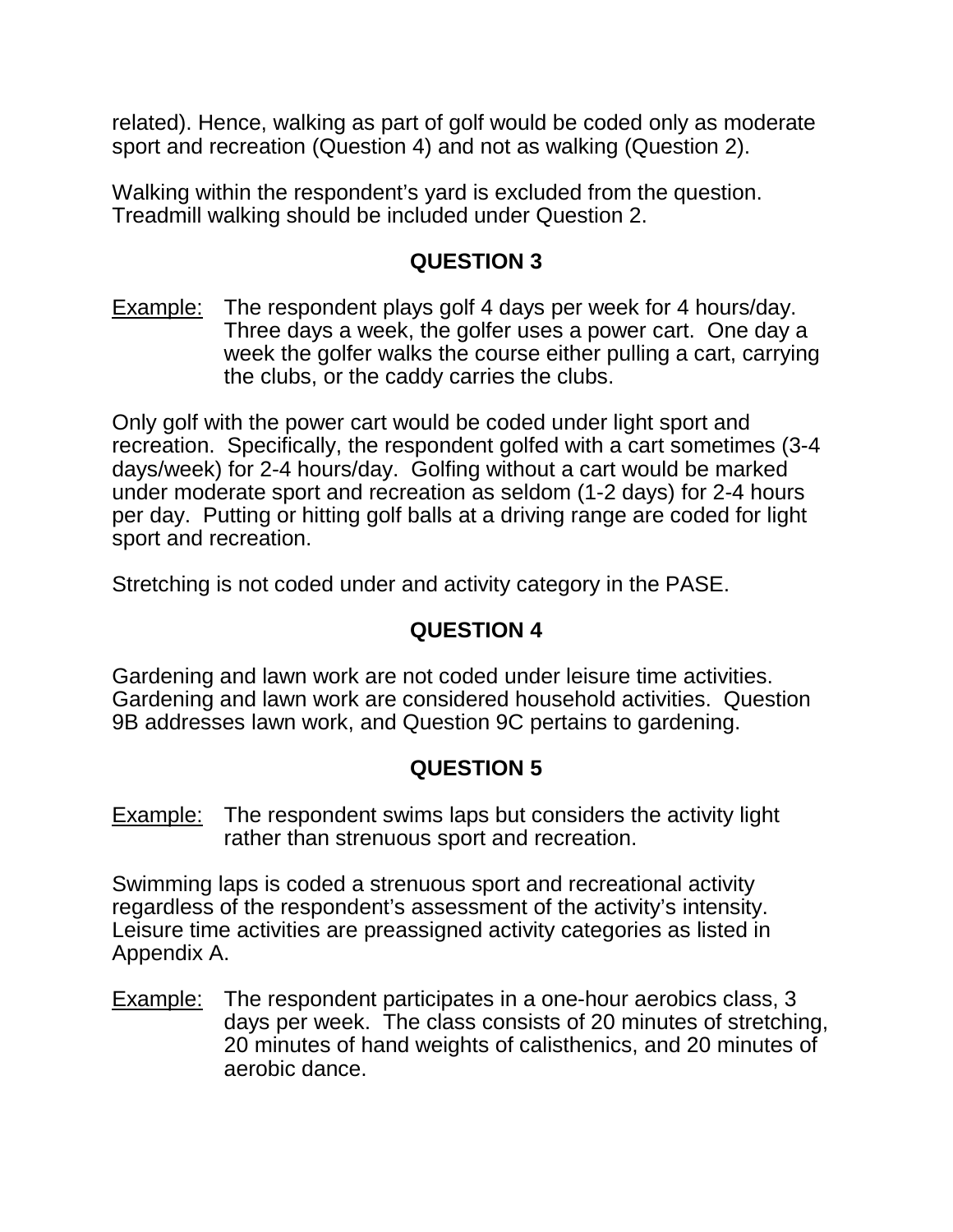Coding. The aerobics class would be coded under two categories. The 20 minutes of aerobic dance would be coded under strenuous activities, and the 20 minutes of calisthenics would be coded under muscle strength and endurance. The 20 minutes of stretching would not be coded under any activity category. Under strenuous activities, the interviewer would list aerobics and circle less than 1 hour/day for 3-4 days per week. Likewise, aerobics would be listed under muscle strength and endurance for less than 1 hour/day for 3-4 days per week.

Climbing stairs as part of an exercise regimen is coded under strenuous sport and recreation. However, stair climbing as part of daily activities is not coded in the PASE.

# **QUESTION 6**

Strenuous work activity, such as moving furniture, is not included in this question. Only activities that are done specifically to increase muscular strength and endurance are used in Question 6.

# **QUESTION 7**

Drying dishes, clothes washing, ironing, hanging up laundry, taking out the garbage, and preparing meals are considered light housework. (See Appendix A.)

# **QUESTION 8**

See Appendix A for applicable activities.

# **QUESTION 9A**

Home repair includes home improvement and maintenance projects such as painting, plumbing, and carpentry.

# **QUESTION 9B**

Snow removal (sweeping snow, shoveling snow or using a snowblower) is considered to be lawn work or yard care. Lawn mowing is counted as lawn work regardless of the type of mower (riding, power, or push) used.

Stacking wood as a household chore is considered to be heavy housework (Question 8); chopping wood outdoors should be coded under Question 9B.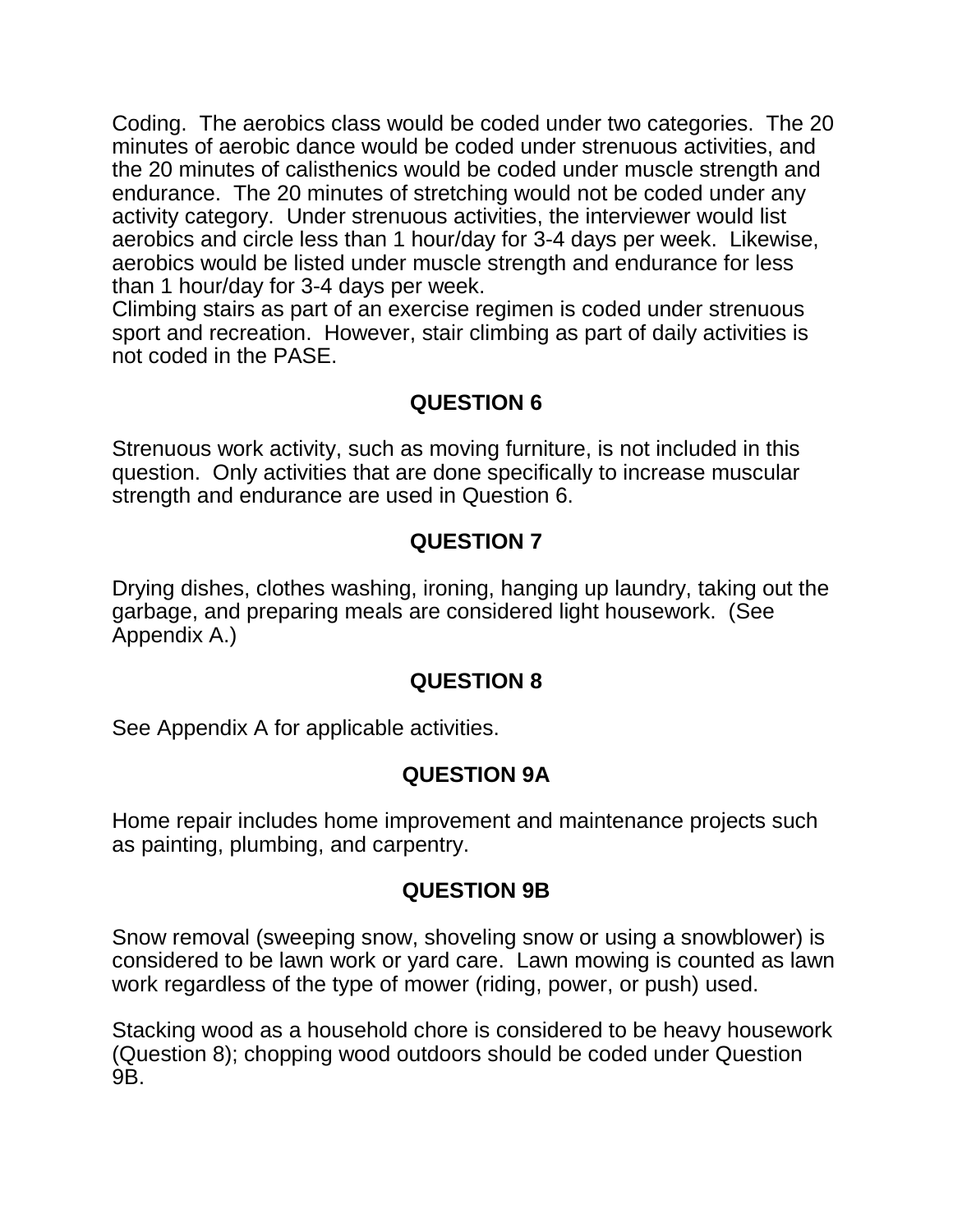# **QUESTION 9C**

Example: Respondent does outdoor gardening in season. In February, the respondent has not started the garden yet.

Outdoor gardening is coded "no". Only activities performed during the past seven days are coded.

# **QUESTION 9D**

Dependency is defined as a person requiring assistance with activities of daily living (food preparation, personal hygiene, household cleaning). Division of labor within a household (i.e. meal preparation, laundry, yardwork) is not considered dependency.

Babysitting is included in Question 9D. Babysitting is not included in Question 10 as a work-related activity.

Pet care is not considered part of Question 9D.

# **QUESTION 10**

Only work performed during the past 7 days is coded.

**Example:** The respondent works half the time sitting or standing with some walking, and the other half of the time walking, with some handling of materials.

Higher rather than lower activity levels are coded if the respondent indicates two categories of physical activity required on the job or volunteer work.

Respondents should be encouraged to give their best estimate of the number of hours they worked during the previous seven days. However, if a range of hours is reported (e.g. 15-20 hours), use the midpoint of the range as an estimate.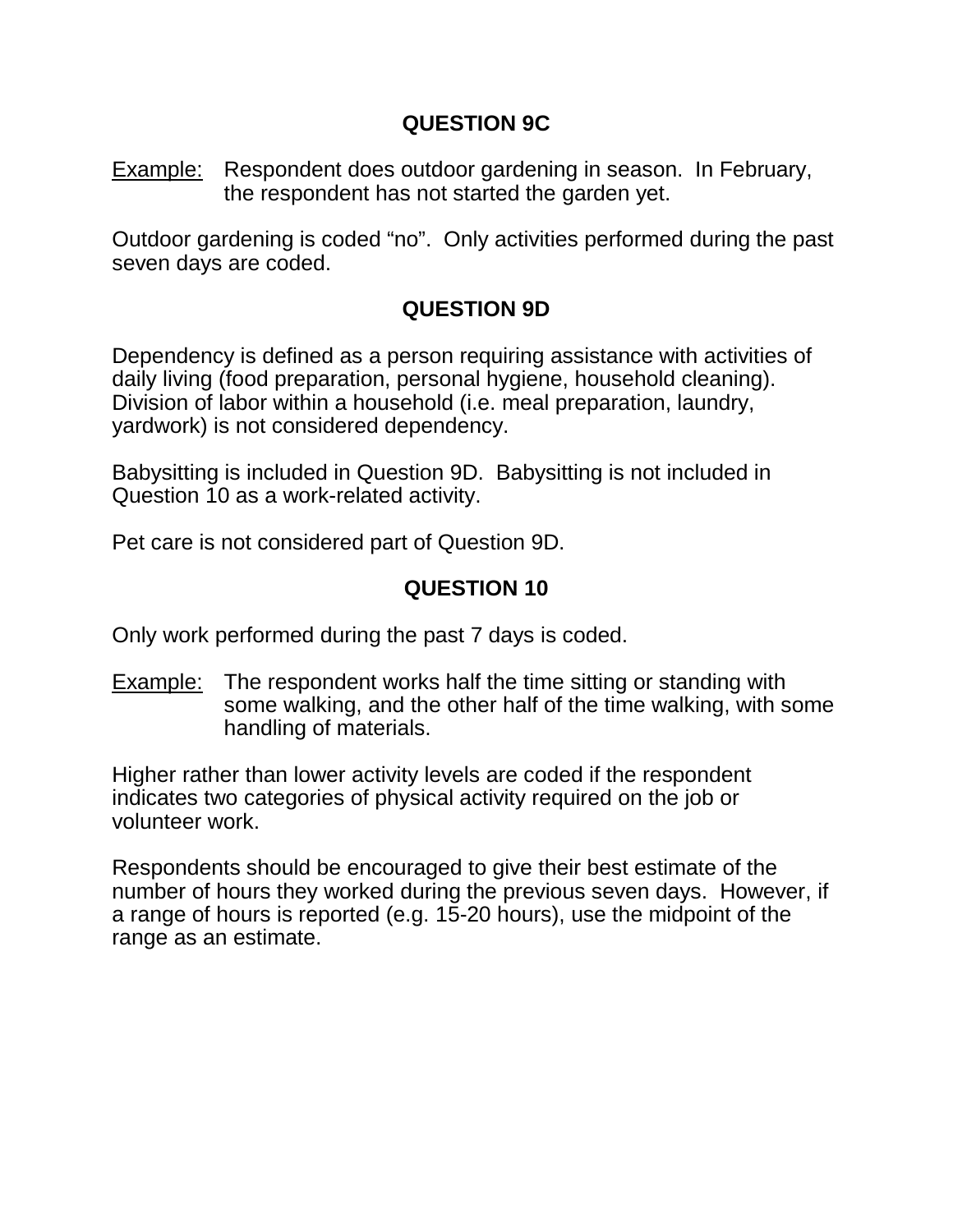### **APPENDIX C: COMPUTER CODE FOR PASE SCORING**

The following code may be used to calculate PASE scores by computer. Questionnaire items are designated by "Q" followed by the PASE item number, e.g., Q9C refers to questionnaire item 9C (outdoor gardening).

RECODE Q2, Q3, Q4, Q5, Q6  $(0=0)(1=1.5)(2=3.5)(3=6)(ELSE = -1)$ RECODE Q2A, Q3B, Q4B, Q5B, Q6B (1=.5)(2=1.5)(3=3)(4=5) COMPUTE  $Q2 = Q2 * Q2A/7$ . COMPUTE  $Q3 = Q3 * Q3B/Z$ . COMPUTE  $Q4 = Q4 * Q4B/7$ . COMPUTE  $Q5 = Q5 * Q5B/Z$ . COMPUTE  $Q6 = Q6 * Q6B/Z$ . RECODE Q7, Q8, Q9A, Q9B, Q9C, Q9D (1=0)(2=1)(ELSE = -1) RECODE Q10 (1=0) IF  $(Q10B = 1)$   $Q10 = 0$ . IF  $(Q10B ≥ 2)$  Q10 = Q10A/7. COMPUTE PASE =  $20*Q2 + 21*Q3 + 23*(Q4 + Q5) + 30*Q6 +$ 25\*(Q7 + Q8) + 30\*Q9A + 36\*Q9B + 20\*Q9C + 35\*Q9D + 21\*Q10.

MISSING VALUE ALL (-1).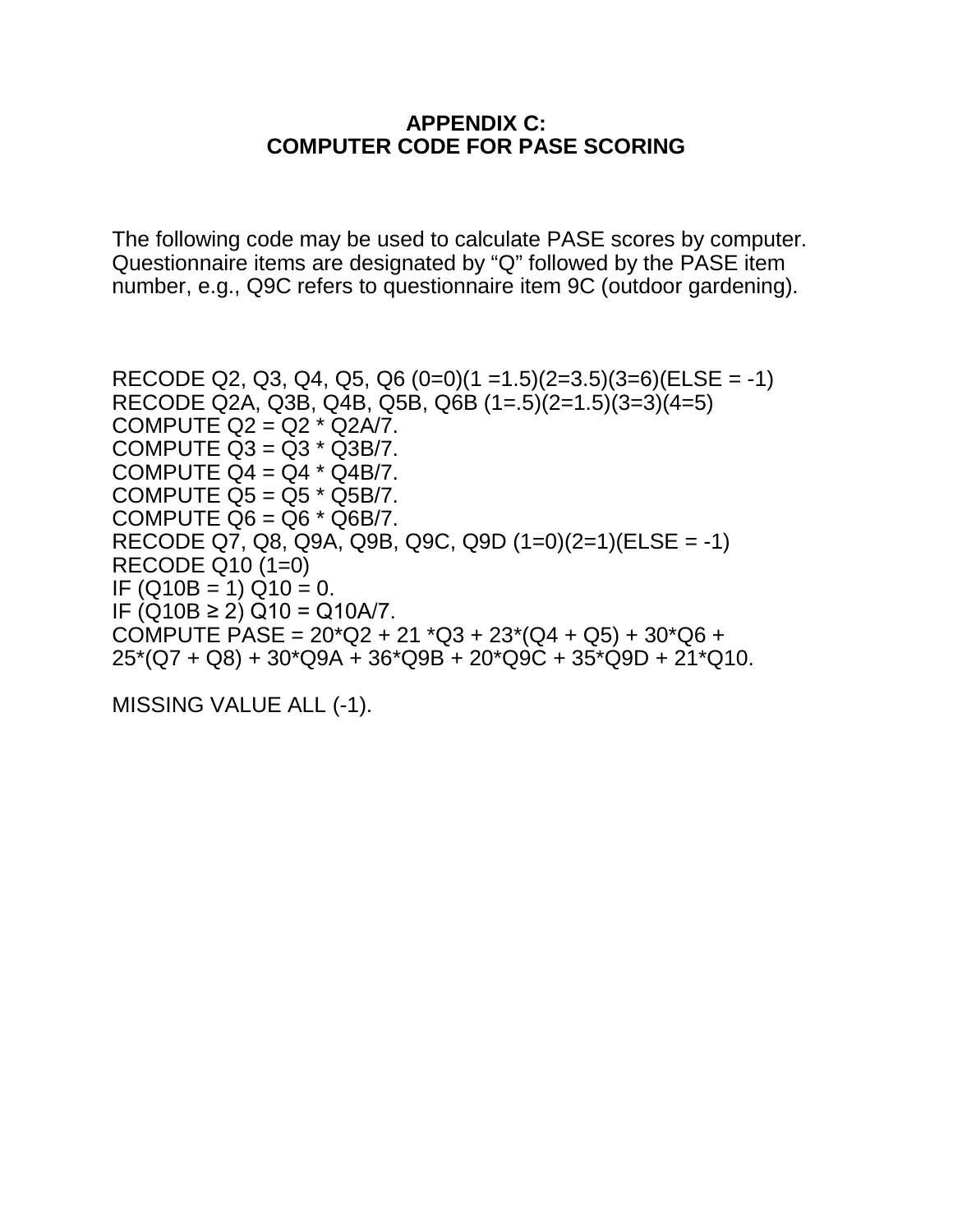# **APPENDIX D:**

# **PASE DEVELOPMENT, RELIABILITY AND VALIDITY ANALYSES**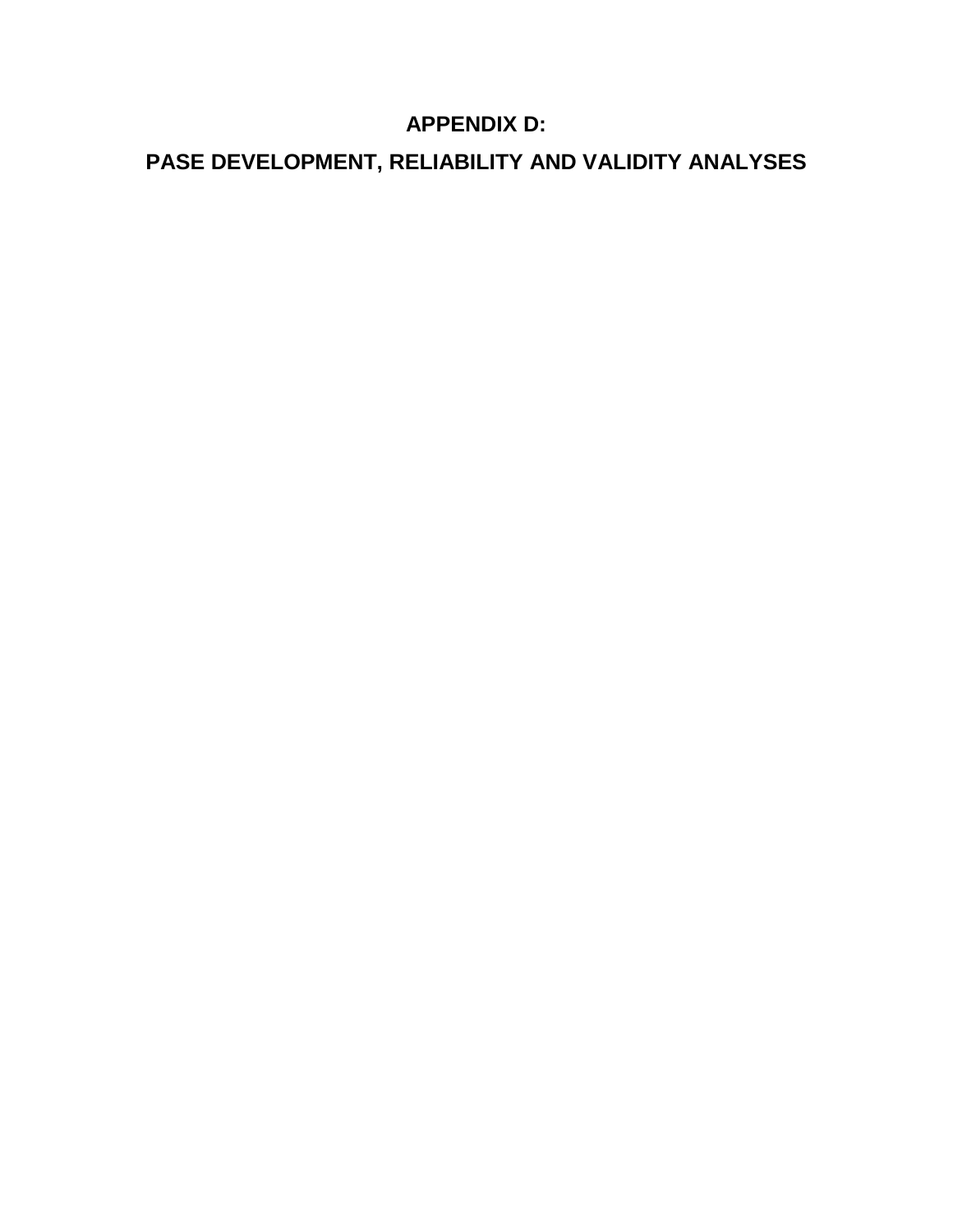# THE PHYSICAL ACTIVITY SCALE FOR THE ELDERLY (PASE): DEVELOPMENT AND EVALUATION

### RICHARD A. WASHBURN, KEVIN W. SMITH, ALAN M. JETTE and CAROL A. JANNEY New England Research Institute, Inc., Watertown, MA 02172. U.S.A.

(Received in revised form 23 July 1992)

Abstract-A Physical Activity Scale for the Elderly (PASE) was evaluated in a sample of community-dwelling, older adults. Respondents were randomly assigned to complete the PASE by mail or telephone before or after a home visit assessment. Item weights for the PASE were derived by regressing a physical activity principal component score on responses to the PASE. The component score was based on 3-day motion sensor counts, a 3-day physical activity diary and a global activity self-assessment. Test-retest reliability, assessed over a 3-7 week interval. was 0.75 (95%  $CI = 0.69 - 0.80$ ). Reliability for mail administration  $(r = 0.84)$  was higher than for telephone administration  $(r = 0.68)$ . Construct validity was established by correlating PASE scores with health status and physiologic measures. As hypothesized, PASE scores were positively associated with grip strength  $(r = 0.37)$ , static balance  $(r = +0.33)$ , leg strength  $(r = 0.25)$  and negatively correlated with resting heart rate ( $r = -0.13$ ), age ( $r = -0.34$ ) and perceived health status ( $r = -0.34$ ); and overall Sickness Impact Profile score ( $r = -0.42$ ). The PASE is a brief, easily scored, reliable and valid instrument for the assessment of physical activity in epidemiologic studies of older people.

Physical activity assessment questionnaire Elderly

#### **INTRODUCTION**

Physical activity is a modifiable behavioral risk factor related to the maintenance of health and effective function in older people [1]. Evidence from the Alameda County Study showed that, among the elderly, participation in leisure time physical activity was associated with a decreased 17-year follow-up mortality risk that was independent of age, socioeconomic status, health status, smoking, relative weight and alcohol consumption [2]. Mor [3] reported that those individuals 70-74 years of age from the Supplement on Aging cohort who did not participate in regular exercise or could not walk a mile without resting were more likely to suffer a decline in functional status over a 2-year period after controlling for medical conditions and demographic factors. Maintaining an active lifestyle in later years has been associated with a decreased risk for falls and fractures [4, 5] as well as preventing age-associated declines in bone density [6, 7], cardiovascular fitness [8] and muscular strength [9, 10]. However, limited information is available regarding the specific types and amount of physical activity necessary for maximum health benefits in older people.

Research on physical activity and health in older people has been hampered by the lack of physical activity assessment methods designed for older people and suitable for use in epidemiologic research. Techniques such as movement counters [11, 12], heart rate monitoring [13] or activity diaries [14, 15] are available but all suffer important shortcomings. Cost is the major problem. Movement counters, monitors and diaries are expensive in either equipment requirements (motion sensor, heart rate monitoring) or time and effort required by both respondent and investigators (diaries). Logistical problems and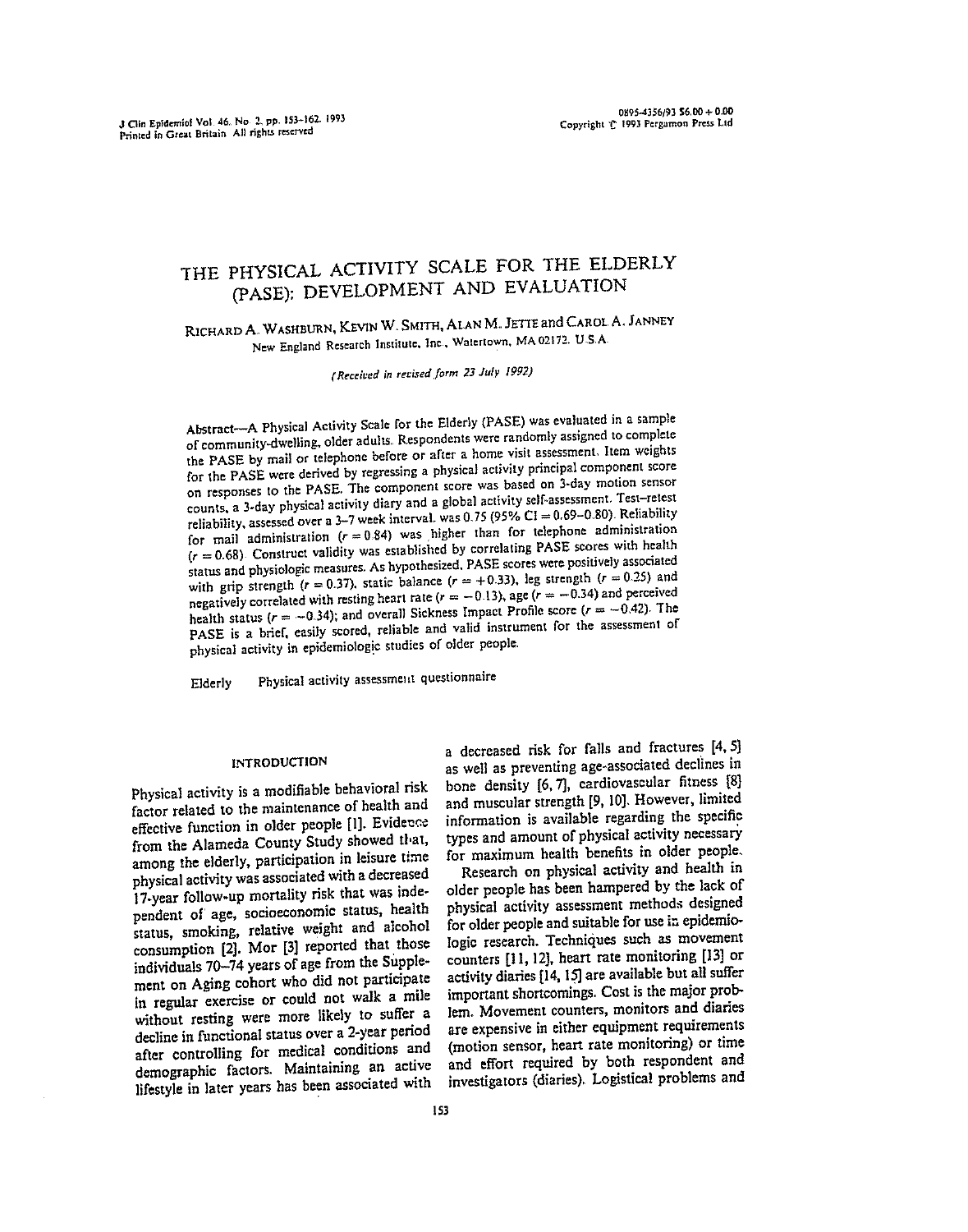subject burden are also concerns. Pick-up and delivery of equipment, and respondent cooperation in detailed data recording limit their use to studies of small, highly selective samples.

A physical activity questionnaire is a practical and widely used approach for physical activity assessment in epidemiologic investigations [16]. Activity questionnaires have been used in studies relating physical activity to fall and fracture risk. balance and gait characteristics, bone density, and coronary heart disease in older people [4, 5, 17-19]. Unfortunately, activity questionnaires currently in use with older people have been designed for younger populations [20-22]. The Centers for Disease Control Behavioral Risk Factor Surveillance System, for example, contains a physical activity questionnaire designed to monitor the physical activity habits of the U.S. population. It uses the same questions and response format for respondents age 18 to over 70 years [23]. Results from recent work strongly indicates that physical activity questionnaires designed for use with younger people (i.e. ageneutral) are inaccurate when used with older people [24]. In comparing responses from an age-neutral questionnaire with physical activity estimates from a 3-day diary, the age-neutral questionnaire underestimated the time spent in physical activity by approximately 2 hours 45 minutes per day. The magnitude of the absolute reporting error by questionnaire was small for strenuous activities (approximately 5 minutes/ day) but was substantial (2 hours 20 minutes/ day) for less strenuous physical activity categories (i.e. walking, household chores, light sport and recreation). Questionnaires designed for younger people suffer from other shortcomings when used with older people. The time frame over which activity is assessed can be too long (months, years), domains of activity most likely engaged in by older people are not included or emphasized (walking, light-moderate housework, outdoor work, etc.), and an openended response format (for example, asking how many minutes per week one engages in a specific activity) can be difficult for older people to report accurately.

An accurate physical activity instrument designed specifically for older people would fill an important need in epidemiologic research. This project was undertaken to design and evaluate an age-specific physical activity questionnaire that would overcome the problems inherent in existing methods.

#### **METHODS**

#### Instrument development

We reviewed over 40 publications from the scientific literature on questionnaire assessment of physical activity. From these papers we prepared a list of physical activity categories and specific items within each category that were most relevant for older people. This list was distributed to two consultants, authorities in the area of physical activity assessment (Dr R. E. LaPorte and Dr S. N. Blair), who reviewed the material and met with project investigators. Occupational, household and leisure time activities were included in the initial questionnaire. In addition, the initial questionnaire included items on living situation, sleep, and restricted activity days as potential discriminators of activity among older people whose activity levels were, in general, quite low. Investigators and staff developed a draft questionnaire which formed the first version of PASE (Physical Activity Scale for the Elderly). This version of PASE was pilot tested in a small sample of older persons living in Boston and Amherst, MA (age 65–74,  $n = 12$ ; age 75–84,  $n = 15$ ; age 85+,  $n = 9$ ). Trained interviewers conducted interviews to assess the appropriateness of the items, comprehensibility, and completeness. Openended evaluation questions were asked to solicit feedback on all aspects of the PASE. Results were used to prepare a final version of the instrument which was reviewed by three ageeligible volunteers. The validity and reliability of this instrument was assessed in the field in the second phase of this study.

#### Sampling procedures

The target area for the study consisted of 23 western Massachusetts cities and towns within a 25-mile radius and the same telephone area code as Amherst, MA. This area contains two cities (Springfield and Chicopee) that had populations exceeding 50,000 residents in 1980 as well as suburban and rural communities of varying sizes. All persons aged 65 years or older living in their own households without serious mental or physical impairments were eligible for the study. The size of the sample was based on a statistical power analysis of the number of cases needed to detect validation correlations exceeding 0.2 and to obtain test-retest coefficients with a 95% confidence interval of 0.06.

A two-stage procedure was employed to select study respondents. Towns were stratified by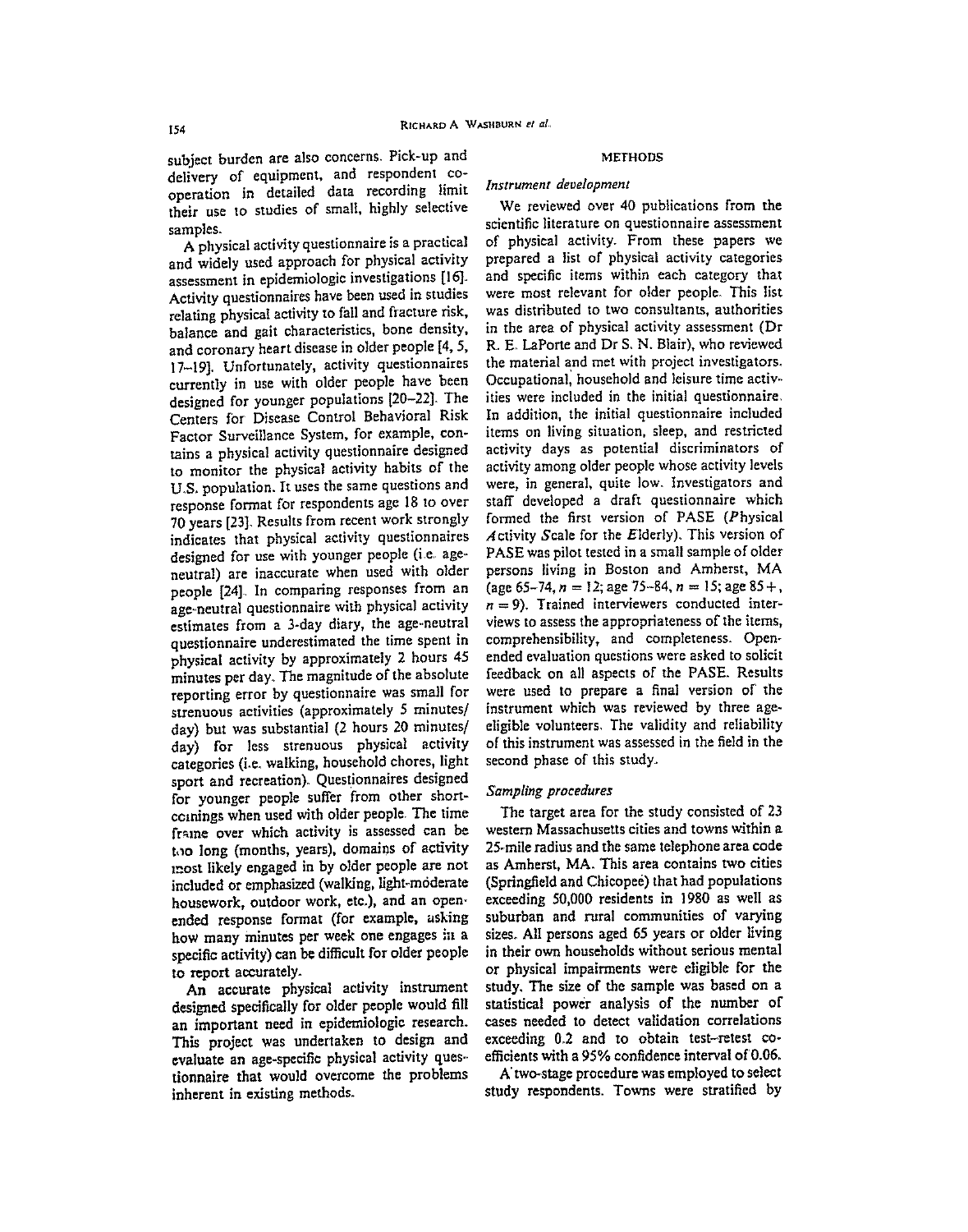median 1980 household income (less than or more than \$20,000). Half of the towns in each stratum were randomly selected. Due to its size, the city of Springfield was a separate selfrepresenting stratum. In the second stage, 1989 Massachusetts street lists (a state-mandated census of persons of voting age) in the selected towns were used to identify eligible older adults. Persons born in 1924 or earlier were systematically sampled from these lists at a rate proportional to the total number of adults aged 65 or older in each town. Unequal selection probabilities in the first stage were offset by sampling eligible adults in Springfield at half the rate used in the other 11 towns to produce a self-weighting sample of individuals in the target area.

#### Survey protocol

Each adult in the sample was randomly assigned to one of four groups based on the type of PASE administration (telephone or mail) and the timing of data collection (home visits conducted before or after the PASE questionnaire). Half of the sample received home visits first and then completed either the mail or telephone questionnaire; the other half were administered the physical activity questionnaire prior to the home visit. Using the addresses appearing in the street lists, each eligible person was sent an introductory letter explaining the purposes of the study. Subjects were then contacted by telephone to schedule a home visit. A minimum of 10 calls was made to each household to locate respondents. Persons who had died, lived in nursing homes, had serious cognitive impairments, or could not speak or read English were not eligible. Persons assigned to groups in which interviews were to be conducted prior to visits were asked to complete the PASE even if they refused to permit a home visit. Baseline respondents were recontacted 3 weeks later and asked to complete a second questionnaire to assess test-retest reliability.

#### In-home protocol

All home visits were conducted by trained field technicians between January 1990 and February 1991. Written informed consent was obtained from all respondents. Home visit measures were collected in the following order. Blood pressure (BP) was measured three times using a standard mercury sphygmomanometer with the respondent seated for at least 5 minutes prior to measurement with legs uncrossed at the time of readings. The last BP reading was used in the

analysis. Height and weight were measured using standardized procedures patterned after the Pawtucket Heart Study protocol [25], with respondents in stockinged feet and indoor clothing. Height was rounded up to the nearest eighth of an inch and weight was rounded down to the nearest pound.

Grip strength of the dominant hand was assessed with respondents in a standing position. Static balance of the dominant leg (same side as dominant arm) was assessed by the one leg stance test with eyes closed [26]. Respondents in stockinged feet were instructed to close their eyes and raise their non-dominant foot from the floor. Balance time (to the nearest 0.1 second) was assessed with a stopwatch from the time the non-dominant foot left the floor until either the dominant foot was displaced, the non-dominant leg touched the dominant leg, or the nondominant leg touched the floor.

Isometric knee extensor strength at 60° knee flexion was measured with a portable Isokinetic, Inc. (Grand Rapids, MI) knee unit [27]. This unit consists of a padded seat and a bracket that holds a spring gauge and a cuff assembly for attachment to the respondent's leg directly above the lateral malleolus. Respondents sat on the padded seat with their popliteal fossa placed against the front of the padded surface. For stabilization the thigh of the leg being tested was strapped to the seat. Respondents sat with a straight back with hands grasping the side of the padded seat and were asked to exert maximal force against the ankle cuff. Testing of the dominant leg always preceded testing of the non-dominant leg.

The results of three separate trials were recorded for grip strength, static balance and leg strength. The mean of these three trials was used in statistical analyses.

Health status was assessed by the Sickness Impact Profile (SIP), a measure of the impact of disease on daily activities and behaviors in 12 functional areas [28, 29]. Demographic characteristics were reported using standard items from national surveys. At the conclusion of the home visit, field technicians explained the use of the movement counter and an activity diary. Respondents were asked to wear the movement counter and record their activity patterns for the next 3 days.

Activity monitor. Physical activity was monitored using a Caltrac Personal Activity Computer (Hemokinetics Inc., Madison, WI). Details regarding development and construction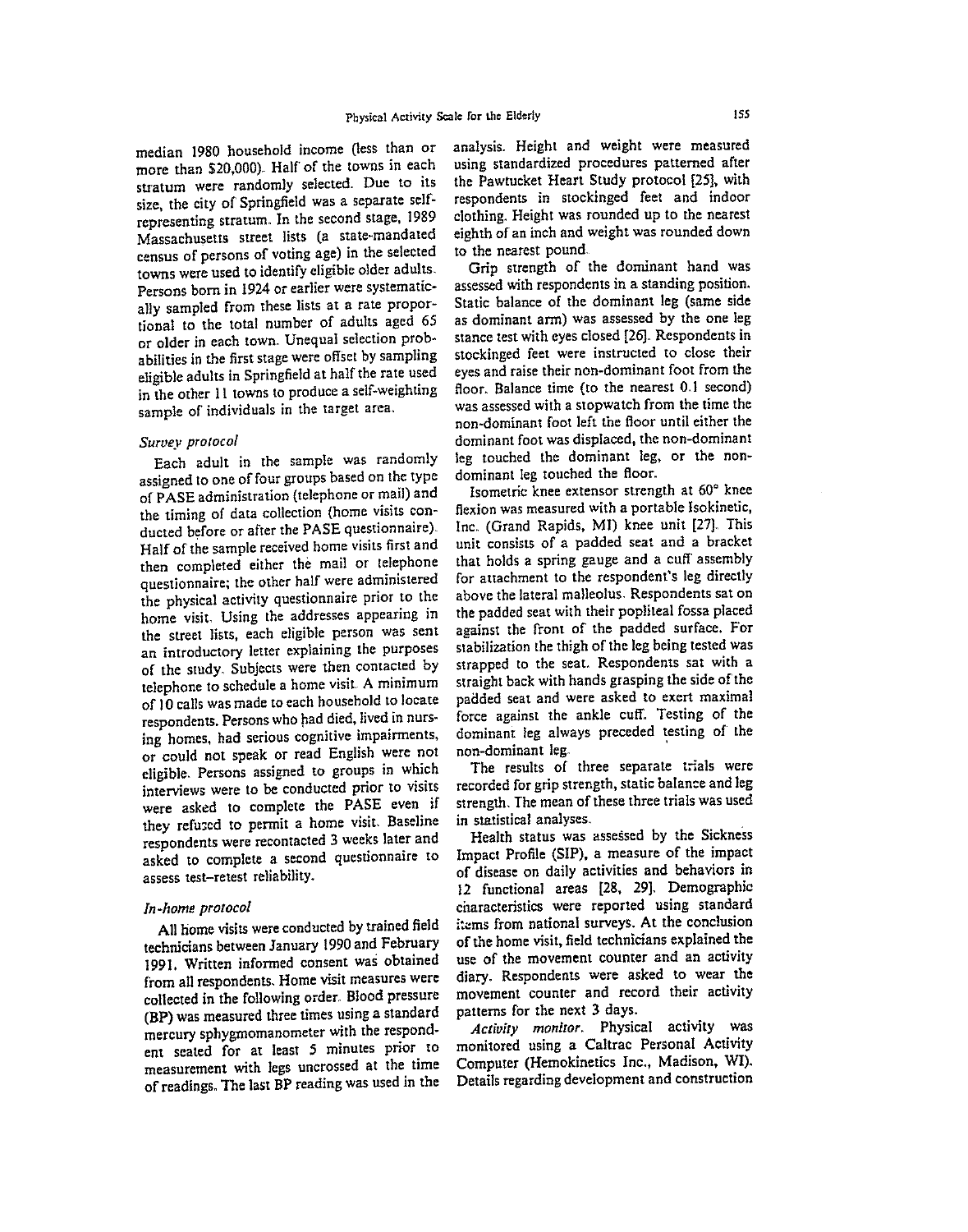of the Caltrac as well as the validity of the Caltrac for older people are available elsewhere [30, 31]. The Caltrac is a small, lightweight (9.5)  $cm \times 7.0$  cm  $\times$  1.25 cm; weight = 75 g) device designed to measure acceleration via a piezoelectric bender element. A numerical score (kcal) is provided by a liquid crystal display. The total kcal score is a function of the respondent's basal metabolic rate calculated by a computer chip programmed with the respondents age, height, weight and gender, plus additional caloric expenditure resulting from body movement. Since our purpose was to use the Caltrac only as a movement counter, we by-passed the metabolic program as instructed by the manufacturer and used daily Caltrac counts in the analysis. Respondents were instructed to wear the Caltrac on a belt over the dominant hip and record Caltrac readings and the time of day both in the morning and on retiring for the evening on a chart attached to an activity diary.

Activity diary. For each waking hour during the 3 day observation period, respondents were asked to maintain an activity diary of the amount of time spent in eight activity categories: lying down, sitting, standing, standing light work (dishes, dusting), standing moderate/heavy work (carpentry, gardening, lifting), walking, light sport and recreation (golf, bowling, ball games), and heavy sport and recreation (running, cycling). Daily energy expenditures (METS) were calculated by multiplying the amount of time spent in an activity by a MET value reflecting the intensity of that activity. MET values ranged from 1.0 for lying down to 6.0 for heavy sport and recreation [32].

After the third day, respondents also completed a 5-point scale assessing their level of physical activity. Scale values ranged from  $I = not active at all to 5 = extremely active.$ 

Caltracs, diaries and self-report scale scores were returned to the investigators by mail. Daily averages for the Caltrac counts and diary METS were determined for the 3-day monitoring period. Data were not included in the averages if the reporting periods for the diary and Caltrac differed by more than 2 hours on a given day.

#### PASE scoring

To devise a set of weights for the PASE items that would provide the best overall estimate of an older person's physical activity level, a criterion measure of physical activity was created from a principal components analysis of Caltrac counts, METS totals from the activ-

ity diary, and the global self-report of physical activity. This approach, which is rooted in classical test theory [33] and confirmatory factor analysis [34], treats these three measures as fallible indicators of an unobserved physical activity construct. A principal component score for each subject was computed from the respective item loadings. These component scores, which represent our most refined estimate of the underlying physical activity construct, were then regressed on responses to the questionnaire to derive the optimal item weights for the PASE. Total PASE scores were computed by multiplying the amount of time spent in each activity (hours per day over a 7-day period) by the respective weights and summing over all activities.

#### Validation and reliability assessment

The stability of the PASE over time was assessed by the test-retest reliability correlation between baseline scores and follow-up scores reported 3-7 weeks later. To validate PASE scores, Pearson correlations were computed between these scores and measurements taken during home visits. Validation measures included physiologic characteristics known to be affected by activity levels (heart rate, body mass index, balance, grip and leg strength) [9, 10, 35-37] as well as aspects of health status that influence the ability to perform physical activities (total SIP score, self-assessed health status, and selected acute and chronic health conditions). Correlations with the validation measures were also computed for six respondent subgroups (based on mode of questionnaire administration, gender and age) to determine the consistency of these associations. In addition, we examined seasonal trends and respondent characteristics associated with PASE scores.

#### **RESULTS**

#### Response rates

Dispositions for the 1288 names sampled from the street lists are shown in Table 1. Two hundred twenty-four persons (19.8%) were ineligible for the study. Contact was not made with another 159 whose eligibility status could not be determined. Of those known to be eligible, 36.0% consented to a home visit and to complete the PASE. An additional 15.5% completed the PASE but refused a home visit. Table 2 compares the background characteristics of participants with non-participants. Nonparticipants were on average 2 years older than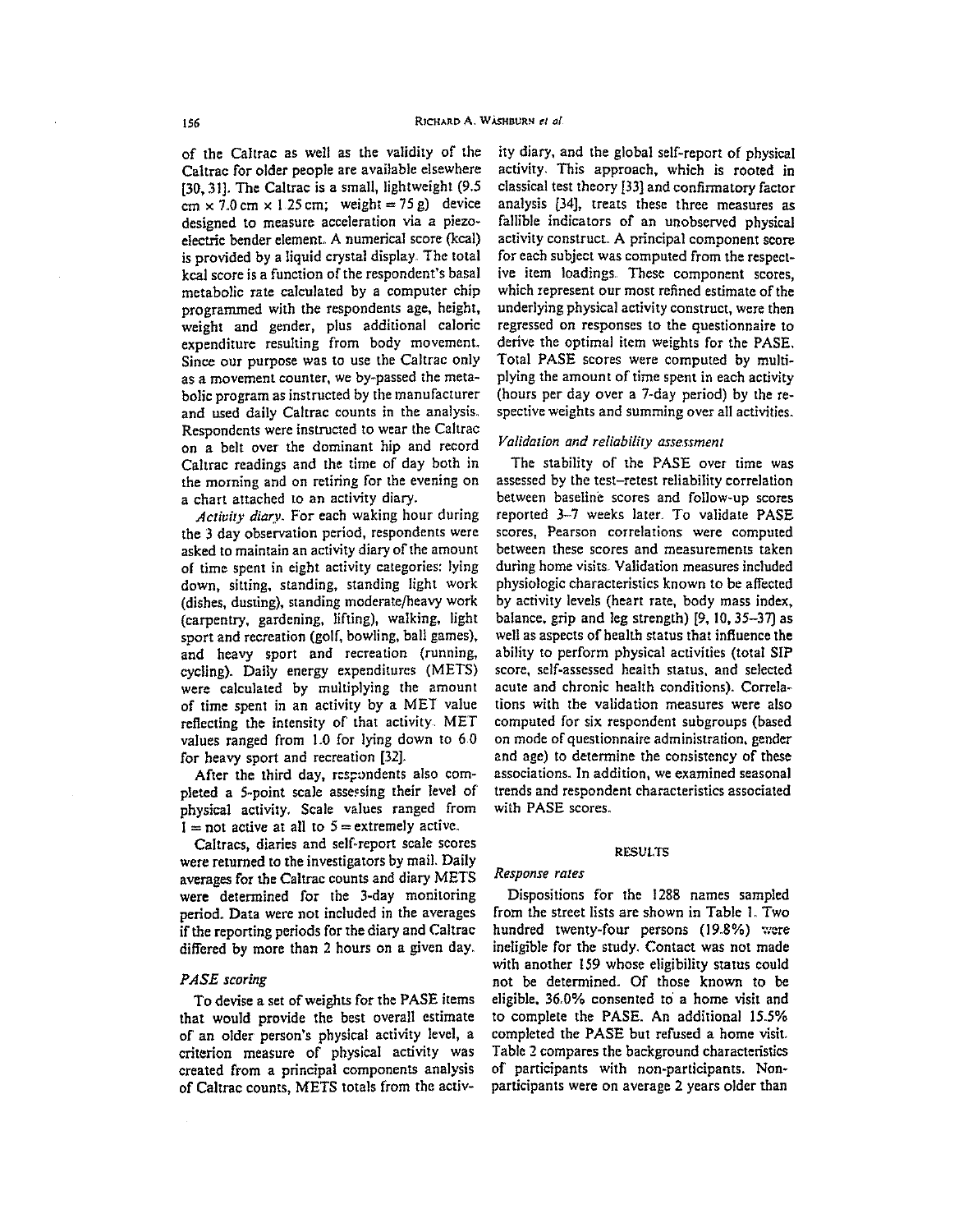|              |                                                                                                                                             |                                                                  | non-participants                                            |              |            |
|--------------|---------------------------------------------------------------------------------------------------------------------------------------------|------------------------------------------------------------------|-------------------------------------------------------------|--------------|------------|
| Number<br>оſ |                                                                                                                                             |                                                                  |                                                             | Participants |            |
| Cases        | Disposition                                                                                                                                 |                                                                  |                                                             | Homevisit    |            |
| 159          | No contact (moved, telephone disconnected, unlisted<br>telephone number, no answer)<br>Incligible (deceased, nursing home resident, mental/ | Characteristics                                                  | Non-<br>participants<br>$(n = 668)^n$ $(n = 277)$ $(n = 1)$ | and<br>PASE  | PA:<br>onl |
| 224          | physical impairment, younger than 65 years)                                                                                                 | Are (yr)                                                         | $75.0***$                                                   | 73.0         | 73.        |
| 136          | Refused telephone screener                                                                                                                  | Percent female                                                   | $61.7^{\circ}$                                              | 57.0         | 71.        |
| 251          | Refused home visit, not asked to complete PASE                                                                                              | Percent living with spouse                                       | 409                                                         | 48.7         | 40.        |
| 122          | Refused home visit, and failed to complete PASE                                                                                             | Town income (median                                              |                                                             |              |            |
| 119          | Refused home visit, but completed PASE                                                                                                      | dollars in thousands)                                            | 189                                                         | 18.9         | 18.        |
| 277          | Completed home visit and PASE                                                                                                               | Percent employed                                                 | 17.2                                                        | 17.7         | 18         |
| 1288         | Total names sampled from street lists                                                                                                       | Perceived health<br>$(1 = \text{excellent to } 5 = \text{poor})$ | 2.89"                                                       | 2.73         | 2          |
|              |                                                                                                                                             | Activity level<br>$(1 = \text{very high to})$                    | $2.98^{\circ}$                                              | 2.89         | 2          |

ble 1. Disposition of street list names

Table 2. Background characteristics of participants and

participants. Women were more likely than men to refuse a home visit. However, those who completed the telephone screener but refused to participate in all other aspects of the study were similar to participants with respect to perceived health, physical activity levels and perceived worry about their health.

#### PASE score descriptive statistics

Figure 1 shows the results of the principal components analysis for the 193 subjects with complete data for the Caltrac, activity diary and global self-report item. The inter-item correlations among the three physical activity measures were moderately high and in the expected direction. The three measures had similar factor loadings on a single underlying component (eigenvalue =  $1.87$ ). The internal consistency of these items as measured by Cronbach's alpha was 0.69. The resulting component scores (mean  $= 0$ , standard deviation = 1) ranged from  $-2.44$ 

\*Includes no contact cases, screener refusals, and those who failed to complete a PASE.

 $2.32<sup>b</sup>$ 

= 378 non-participants who refused home visit and PASE  $\mathbf{p}_n$ but completed telephone screening.<br>  $\frac{1}{p} < 0.05$ ;  $\frac{p}{p} < 0.01$ .

 $4 = most of the time)$ 

 $5 = \text{very low}$ 

Worry about health  $(l = not at all to$ 

to 3.54 with higher scores indicating greater physical activity.

Weights for individual activities were estimated by regressing component scores on the complete set of items in the original version of the PASE. Twelve types of activity accounted for 41.4% of the variation in component scores. Seven low expenditure activities (sleeping, napping, quiet activities, flexibility exercises, stair climbing, shopping or errands, and jobs involving sitting with slight arm movements) that were not significantly associated with



Fig. 1. Relationships between physical activity component and indicators of physical activity ( $n = 193$ ). Curved arrows signify zero-order correlations; straight arrows indicate component loadings.

PASE

only  $(n = 119)$ 

73.4

71.4

40.3

18.5 18.8

2.86

298

2.34

2.26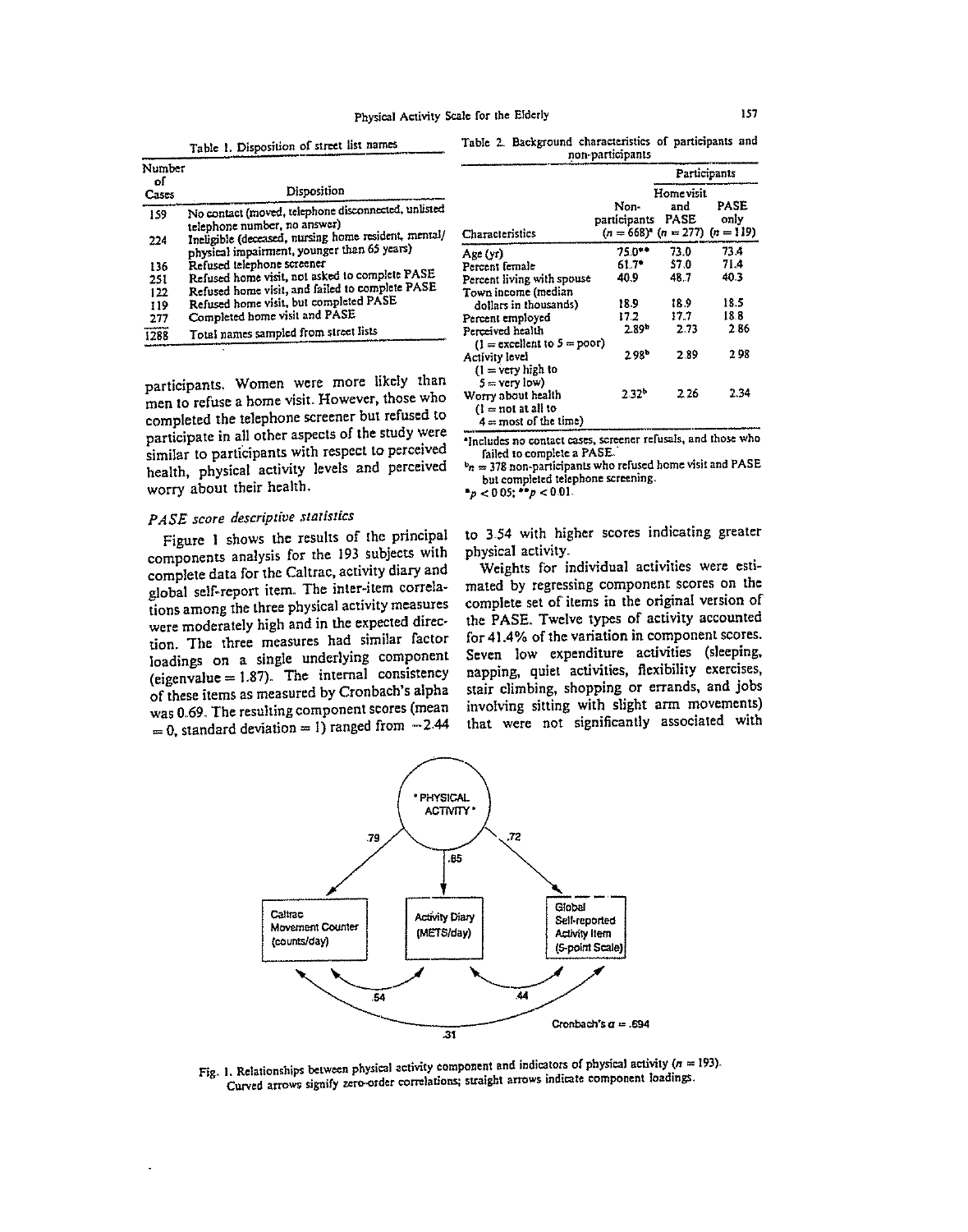Table 3. PASE item weights and contributions to total score  $(1 - 314)$ 

|                           | (* – * * * <i>)</i> |                |                                        |
|---------------------------|---------------------|----------------|----------------------------------------|
| PASE activity             | Sample<br>mean      | PASE<br>weight | Contribution<br>to total<br>PASE score |
| Muscle strength/          |                     |                |                                        |
| endurance                 | 0.05 hr/day         | 30             | 15                                     |
| Strenuous sports          | 0.07 hr/day         | 23             | 16                                     |
| Moderate sports           | $0.11$ hr/day       | 23             | 2.5                                    |
| Light sports              | 0.09 hr/day         | 21             | 19                                     |
| Job involving<br>standing |                     |                |                                        |
| or walking                | 0 53 hr/day         | 21             | 11-1                                   |
| Walking                   | 0.65 hr/day         | 20             | 13.0                                   |
| Lawn work                 |                     |                |                                        |
| or yard care              | 45.6%*              | 36             | 16.4                                   |
| Caring for another        |                     |                |                                        |
| person                    | $24.2\%$            | 35             | 8.5                                    |
| Home repairs              | 22.0%"              | 30             | 6.6                                    |
| Heavy housework           | 47.4%               | 25             | 11.8                                   |
| Light housework           | $89.5\%$            | 25             | 22.4                                   |
| Outdoor-gardening         | $26.8\%$            | 20             | 5.4                                    |
|                           |                     |                | 102.7                                  |



highest PASE weights were found for the more strenuous types of activity. The activities making the largest average individual contributions to the total PASE score were light housework, lawn work/yard care, walking, heavy housework, and jobs involving standing or walking.

activity levels were eliminated from the final version of the instrument. Activity weights in general did not differ significantly by mode of questionnaire administration (mail vs telephone), timing of administration (i.e. before or after home visits), age group or gender.

\*Percentage of sample engaging in that activity during week.

Table 3 displays the contribution of each questionnaire item to the overall PASE score as determined by the product of the sample mean and activity weight. The PASE questionnaire assesses involvement in half of these activities in terms of hours per day over a 7-day period; the other six items are scored  $l =$  engaged in activity or  $0 = did$  not engage in that activity during the previous 7 days. As expected, the

PASE scores observed in this sample of older persons ranged from 0 to 360; the overall score distribution was skewed slightly to the right (Fig. 2). The mean sample score was 102.9 with a standard deviation of 64.1. The median score was 90. PASE scores declined with age and were consistently higher for men than women in each age group (Fig. 3).

#### Validation results

The results of the PASE validation analyses are summarized in Table 4 for the 222 subjects who completed a baseline instrument and the tests administered during the home visit. PASE scores were significantly associated with two of the three health status indicators, exhibiting



Fig. 3. Mean PASE score for men and women by age.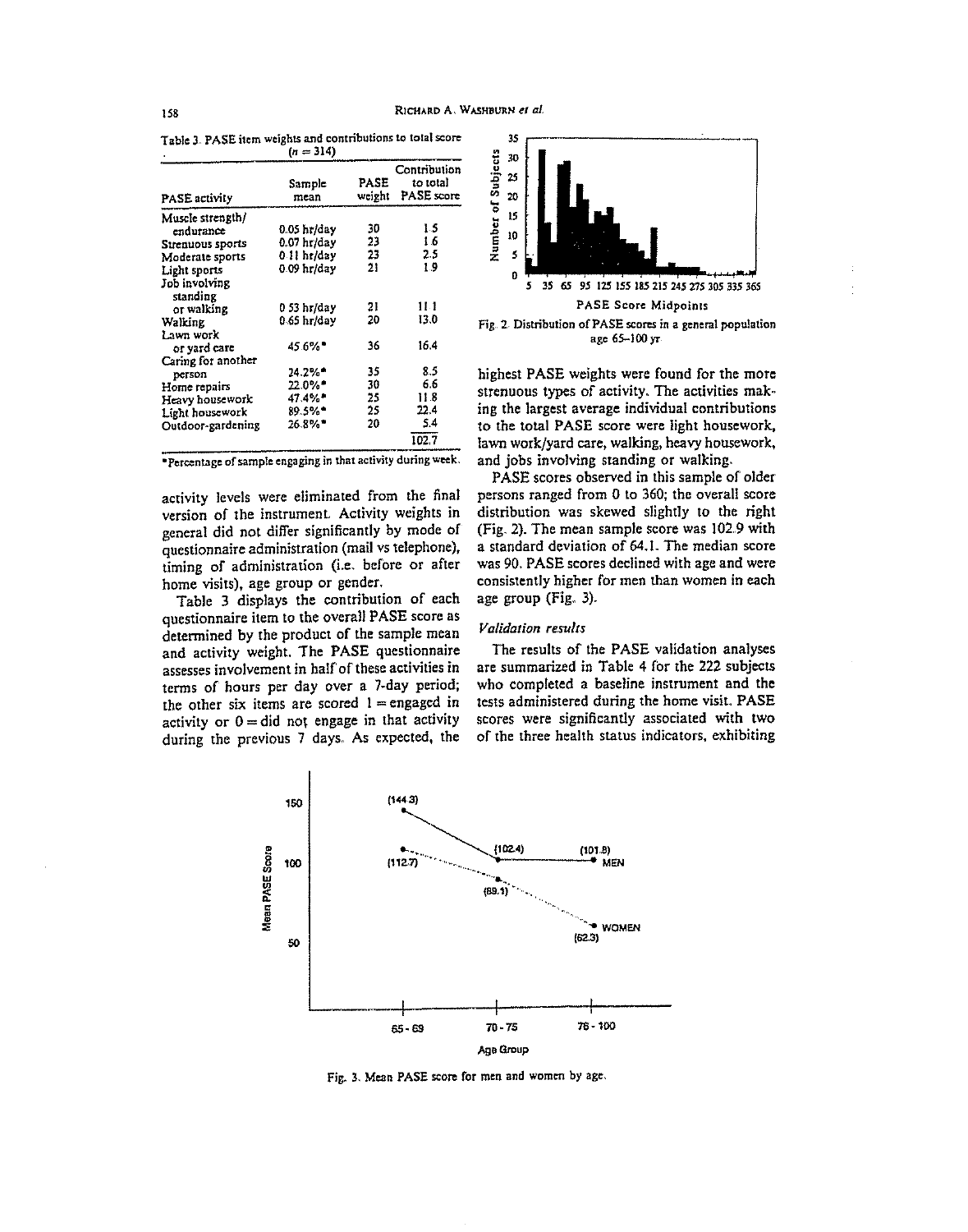|                                                                      |                      |                      | Mode                                     |                       | Gender                | Age group  |            |
|----------------------------------------------------------------------|----------------------|----------------------|------------------------------------------|-----------------------|-----------------------|------------|------------|
| Validation measures                                                  | Ali<br>subjects      | Maîl                 | Telephone<br>Questionnaire Questionnaire | Female                | Male                  | $65 - 70$  | 71-99      |
| Perceived health<br>$(1 = excellent,$                                | $-0.34***$           | $-0.26$ <sup>*</sup> | $-0.37**$                                | $-0.41$ <sup>**</sup> | $-0.29**$             | $-0.39$ ** | $-0.24$    |
| $5 = poor$<br>Any restricted<br>activity days<br>$(1 = yes, 0 = no)$ | $-0.12$              | 0.03                 | $-0.21**$                                | $-0.23$ **            | 0.07                  | $-0.16$    | $-0.09$    |
| Sick Impact Profile                                                  |                      |                      |                                          |                       |                       |            |            |
| <b>Total Score</b>                                                   | $-0.42**$            | $-0.42**$            | $-0.46***$                               | $-0.37$ **            | $-0.40$ <sup>99</sup> | $-0.36$ ** | $-0.42$ ** |
| Heart rate                                                           | $-0.13$ <sup>*</sup> | $-0.32**$            | $-0.01$                                  | $-0.15$               | $-0.03$               | --0.16     | $-0.12$    |
| Systolic BP                                                          | $-0.09$              | $-0.03$              | $-0.14$ <sup>*</sup>                     | $-0.19^{\circ}$       | 0.08                  | $-0.09$    | 0.01       |
| Diastolic BP                                                         | $-0.07$              | 0.12                 | 0.06                                     | 0.05                  | 0.04                  | 0.05       | 0.09       |
| Body mass (kg/m <sup>2</sup> )                                       | 0.01                 | $-0.05$              | 0.03                                     | 0.08                  | $-0.04$               | $-0.10$    | 0.01       |
| Grip strength                                                        | $0.37***$            | 0.34                 | 0.37                                     | $0.40**$              | $0.32***$             | $0.26***$  | 0.38       |
| Balance                                                              | $0.33**$             | $0.39 -$             | $0.33**$                                 | $0.33***$             | $0.29 -$              | 0.14       | $0.42***$  |
| Dominant leg<br>strength                                             | 0.25                 | $0.24 -$             | $0.26***$                                | 0.32                  | 0.06                  | 0.12       | $0.25***$  |
| Non-dominant leg<br>strength                                         | 0.28                 | $0.23 -$             | $0.30**$                                 | $0.33**$              | 0.10                  | 0.09       | 0.33       |
| n                                                                    | 222                  | 78                   | 144                                      | 120                   | 102                   | 103        | 119        |

Table 4. Validity correlations for mail and telephone versions of PASE by mode, gender and age group

\*p < 0.05 (1-tailed); \*\*p < 0.01 (1-tailed).

strong correlations with Sickness Impact Profile scores and perceived health status, but a much weaker relationship with restricted activity days in the previous week. PASE scores were also positively correlated with grip strength, static balance, and leg strength in both the dominant and non-dominant legs. Activity levels measured by PASE were not associated with body mass index or blood pressure readings in this sample. With few exceptions, these correlations were consistent by mode of administration, gender, and age group. The pattern of statistically significant correlations across a variety of health status and physiologic measures provides strong evidence for the convergent validity of the PASE scoring algorithm.

PASE scores exhibited seasonal variations (Fig. 4). As one would expect in New England, the highest levels of physical activity are reported during the summer months while the lowest levels occurred during the coldest months of winter. The correlation between average monthly temperatures and monthly PASE means in this sample was 0.83 ( $n = 12$  months).



 $(N = 314)$ 

Fig. 4. Mean PASE scores and air temperatures by month of interview.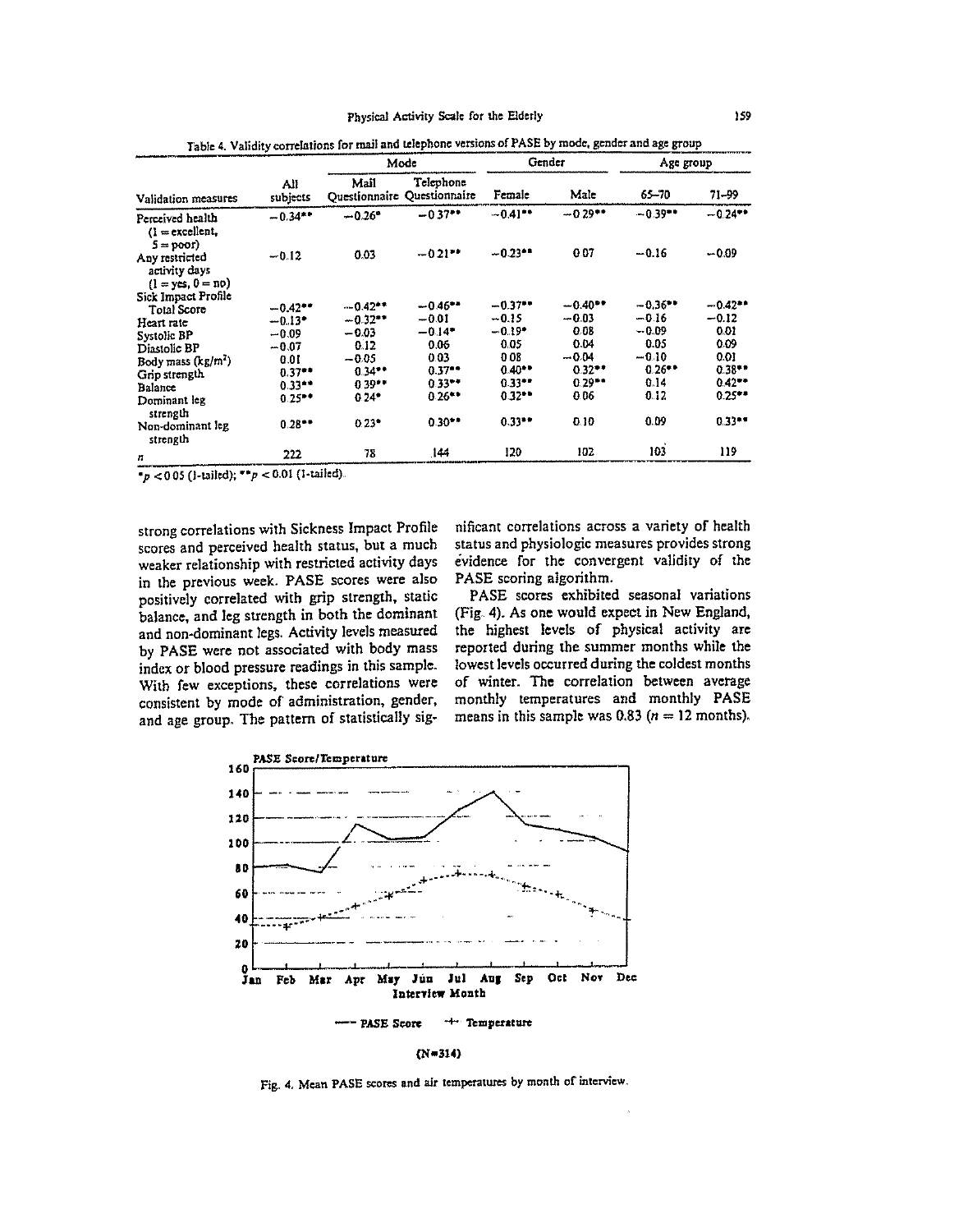|  |  | Table 5. Ordinary least squares regression of PASE score on |  |  |
|--|--|-------------------------------------------------------------|--|--|
|  |  | sociodemographic factors and co-morbidity $(n = 282)$       |  |  |

|                                    | Unstandardized   |         |
|------------------------------------|------------------|---------|
| Variable                           | coefficient      | SE      |
| Age (yr)                           | $-1.93$          | (0.56)  |
| Gender $(l = female, 0 = male)$    | $-16.88^*$       | (6.76)  |
| Race (1 = black/hispanic.          |                  |         |
| $0 = \text{white}$                 | 30.23            | (18.73) |
| Lives alone                        | - 11.26          | (6.87)  |
| Education (yr)                     | 0.53             | (1.24)  |
| Employed                           | 33.74            | (7.10)  |
| Mode of administration             |                  |         |
| $(1 = mail, 0 = telephone)$        | $17.83*$         | (6.56)  |
| Average temperature (°F)           | 0.42             | (0.22)  |
| Sequence                           |                  |         |
| $(1 = \text{home visit first},$    |                  |         |
| $0 = home$ visit second)           | 1.28             | (6.48)  |
| Vision $(1 = poor, 4 = excellent)$ | 6.17             | (4.64)  |
| Current smoker                     | -13.69           | (8.52)  |
| Heart disease                      | $-1.53$          | (7.89)  |
| Cancer                             | $21.48*$         | (8.43)  |
| Hypertension                       | $-16.30^{\circ}$ | (6.14)  |
| Arthritis                          | $-506$           | (6.40)  |
| Chronic respiratory disorder       | $-20.57$         | (9.19)  |
| Fracture                           | $-4.00$          | (9.86)  |
| Stroke                             | $-8.30$          | (14.23) |

Explanatory variables were coded:  $l = yes$ ,  $0 = no$  unless otherwise indicated.

\*2 tailed  $p \le 0.05$ ; \*\*2 tailed  $p \le 0.01$ .

#### Sociodemographic and co-morbidity effects

Finally, Table 5 shows the multiple regression findings for sociodemographic and medical conditions hypothesized to affect physical activity for 282 subjects who completed both the baseline PASE and background questionnaires. This model accounted for nearly 38% of the variation in PASE scores.

Younger respondents, men, black and Hispanic subjects, and those who were employed all tended to have higher PASE scores than other members of the sample. Persons suffering from hypertension or chronic respiratory diseases had significantly lower PASE scores, while activity levels were higher than average for those with cancer. Scores also increased with outdoor temperature.

Controlling for demographic and health status variables, reported levels of physical activity were influenced by mode of administration. The mail version of PASE produced significantly higher activity scores (17.8 points on average) compared with telephone administration. Mail and telephone subjects were similar with respect to all but two covariates. Those responding by mail were more likely to be employed and to have suffered fractures than telephone respondents. The order in which subjects completed various components of this investigation, however, did not influence physical activity scores.

#### Test-retest reliability

Reliability was evaluated by determining the extent to which PASE scores were stable over repeated administrations. Two hundred fifty-four subjects completed both baseline and follow-up questionnaires over a 3-7 week interval. The test-retest reliability coefficient was 0.75 (95%  $CI = 0.69 - 0.80$ . Reliability for mail administration  $(r = 0.84)$  was higher than that for the telephone version of PASE  $(r = 0.68)$ .

#### **DISCUSSION**

We have developed a physical activity survey for use with older people that is brief (5 minutes). easily scored, and can be administered by telephone, by mail or in person. Such an instrument suitable for use in studies of physical activity and health in older populations has not previously been available. The brevity of the PASE makes it feasible for use in large scale epidemiologic studies where limited time is available to assess physical activity.

The PASE was designed to assess activities commonly engaged in by older persons, thus avoiding one serious pitfall of age-neutral instruments. The focus of most age neutral physical activity surveys primarily on sport and recreational activity is not appropriate for older people. Our results underscore the importance of using a physical activity survey specific to older people. In the current study's sample, for example, the amount of time spent in all sport and recreational activity was only 5.4 minutes per day. However, considerable amounts of time were spent in other types of physical activity such as lawn work, caring for others, housework and gardening, activities which are underrepresented in age-neutral questionnaires.

The scoring procedures were developed using physical activity estimates derived from a representative sample of healthy, communitydwelling older individuals. Weights for individual activity areas were derived empirically to reflect each activity's contribution to overall physical activity as measured by three independent criterion measures. An important advantage of this approach to constructing scoring rules is that it avoids having to make questionable assumptions needed to estimate caloric expenditure of individual activities based on recall of the frequency, intensity and duration of the activity. Obtaining the detailed information needed to generate accurate caloric expenditure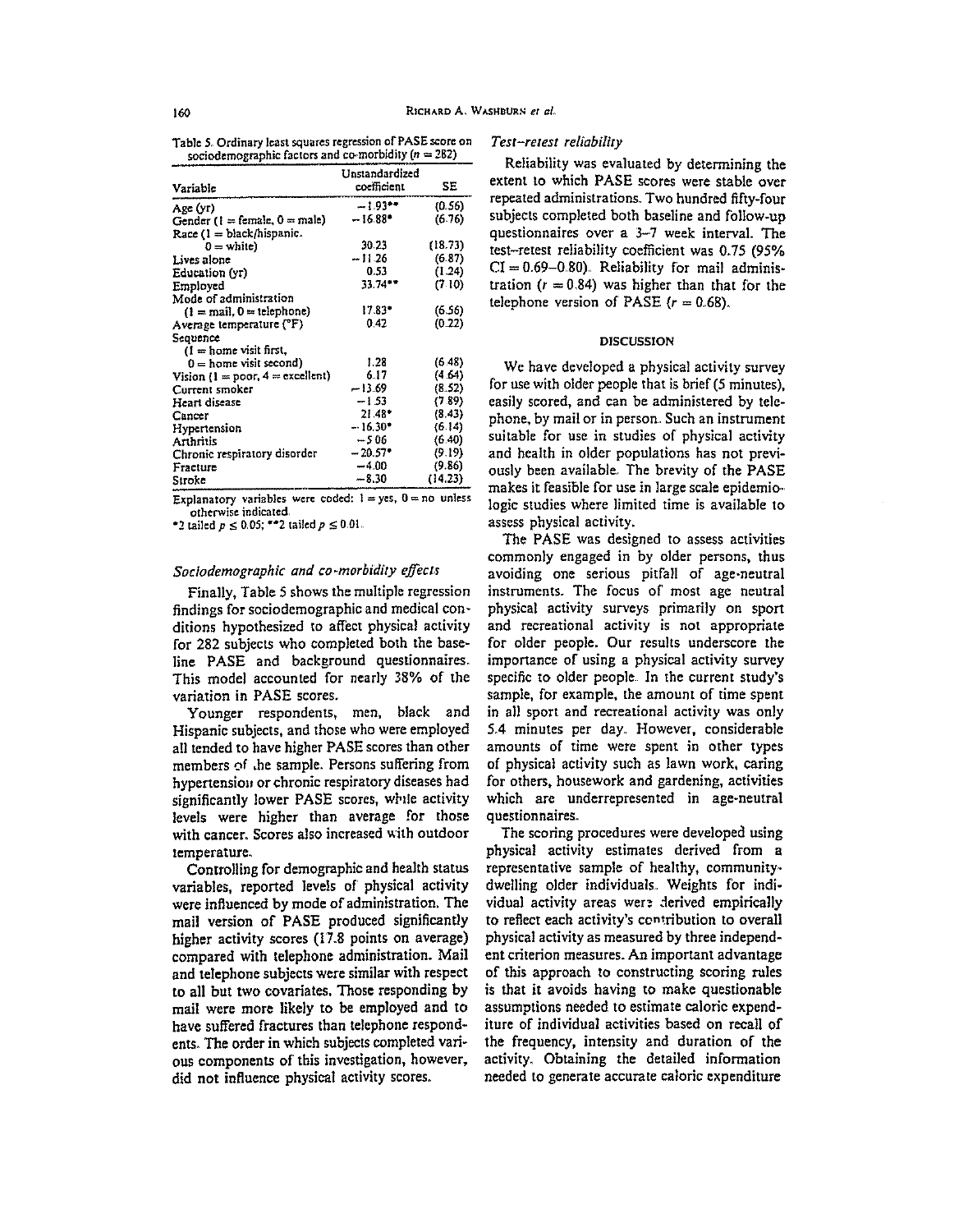estimates is beyond the scope of a brief physical activity assessment instrument.

Comparisons with data collected during home visits provide strong evidence for the convergent validity of the PASE. The correlations between PASE scores and health status, strength and balance were all in the hypothesized direction and of moderate strength (range  $r = 0.25$  to  $r = 0.42$ ). Larger correlations would not be expected given the influence of factors other than physical activity on health-related variables. Only one other study has assessed the validity of physical activity questionnaire with older respondents. However, this analysis was based on a small, non-representative sample using only 24-hour activity recalls and pedometer counts as validation criteria [38].

The PASE test-retest reliability coefficient (0.75) exceeds those reported for other physical activity surveys. Sallis et al. [20], for example, reported a 2 week test-retest correlation of 0.67 for the Five-Cities Activity survey in 53 men and women of a mean age of 41. In a random population sample of 633 men and women, ages 25-65 years, Washburn et al. [39] reported a 7-12 week test-retest correlation for the Harvard Alumni Physical Activity survey of 0.58. Like the PASE, both the Five-Cities and Harvard Alumni surveys are based on 7 day recalls. In the current study, discordance between physical activity estimates over the 3-7 week follow-up period can reflect actual changes in physical activity as well as unreliable reporting. In this context, the PASE test-retest correlations of 0.68 for telephone and 0.84 for mail administration are comparatively large for a physical activity assessment instrument.

The observed effect of mode of administration on physical activity estimates is of concern. Our results indicated that PASE scores were nearly 18 points higher, on average, when the PASE was administered by mail compared to telephone. The direction of this effect suggests that the observed difference was most likely due to respondents' double reporting activities in the mail version of PASE. For example, field staff indicated that subjects reported walking in response to the question specifically on walking and again under light or moderate recreational activity. This did not occur in the telephone version where the interviewer could probe in response to questionable information. However, interviewer probing may introduce inconsistency in the responses and be responsible for the lower test-retest reliability seen with the telephone

version. The high reliability coefficient for mail administration indicates that random error is not a major problem with the mail version of the instrument.

Because of these concerns, we recommend that the telephone version of PASE be the method of first choice and suggest that the mail questionnaire be used in a modified form. Additional respondent instructions have been added to the mail version clarifying the proper categorization of activities. These clarifications should reduce reporting error in the mail version. The revised mail version of PASE, however, should be field tested to confirm that the recording problem has been corrected. Although we did not specifically evaluate the reliability and validity of a face-to-face version of PASE, our experiences with telephone interview administration suggest this mode of administration should provide reliable and valid physical activity assessments.

This investigation was unique in applying an empirical approach to constructing a physical activity instrument and in evaluating it in a probability sample of community-dwelling older adults. Although our analysis reveals that participants as compared with non-participants were slightly younger and more likely to be male, there were no differences between participants and non-participants in employment, perceived health, concern about health or level of physical activity. This implies that the validation and reliability results may be generalized to the population of community-dwelling older persons. The substantive finding that physical activity of older persons, as measured by PASE, is related to age, gender, employment status, and chronic respiratory disease factors in this sample were consistent with the literature [40, 41]. It is not clear, however, why PASE scores for those individuals reporting cancer were nigher than average unless many of these cancers were in remission.

Future administration of PASE in larger samples of older persons will be needed to develop normative values of physical activity in older persons. In addition, it is important to determine the sensitivity of PASE in detecting change in physical activity to assess its utility as an evaluation instrument.

#### **REFERENCES**

1. Heckler MM. Health promotion for the elderly. Public Health Rep 1985; 100: 225-230.